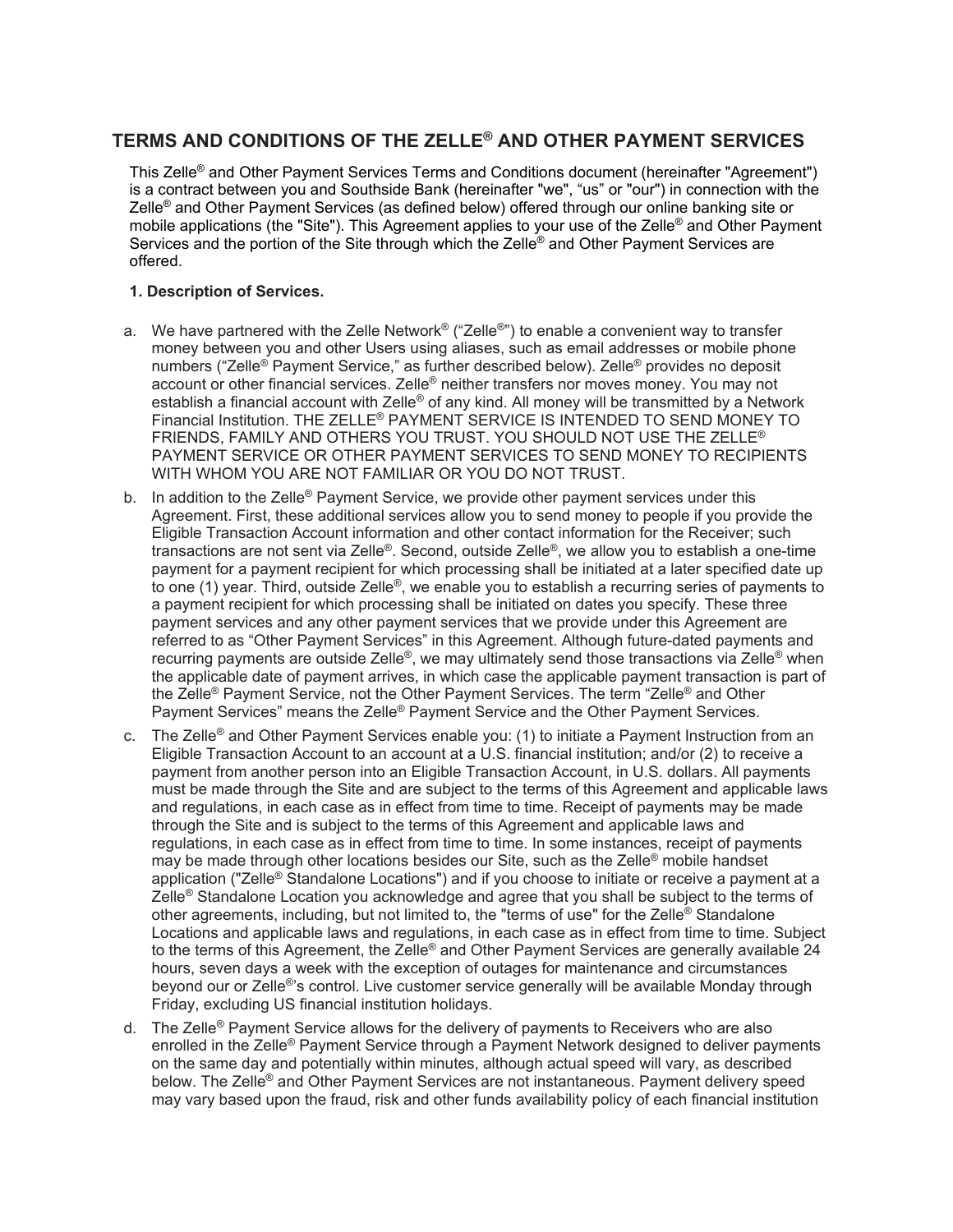and Payment Network availability. We are not responsible for the performance, speed, or other acts or omissions of the Payment Networks that may be involved in the transmission of a payment. We shall not be obligated to comply with the Automated Clearinghouse (ACH) Rules in such recovery efforts or otherwise in connection with Zelle<sup>®</sup> and Other Payments unless the applicable transaction is transmitted through the ACH network. We are only responsible for delivery of the applicable Payment Instructions to the applicable Payment Network in the format required by the applicable Payment Network's specifications.

#### **2. Payment Authorization and Payment Remittance.**

- a. When you enroll to use the Zelle® Payment Service or when you permit others to whom you have delegated to act on your behalf to use or access the Zelle® Payment Service, you agree to the terms and conditions of this Agreement. You represent that you have the authority to authorize debits and credits to the enrolled bank account. In addition to the restrictions set forth in Section 20 (Prohibited Payments), you agree that you will not use the Zelle<sup>®</sup> and Other Payment Services to send money to anyone to whom you are obligated for tax payments, payments made pursuant to court orders (including court-ordered amounts for alimony or child support), fines, payments to loan sharks, gambling debts or payments otherwise prohibited by law, and you agree that you will not use the Zelle® and Other Payment Services to request money from anyone for any such payments.
- b. This Section 2(b) does not apply to the Zelle<sup>®</sup> Small Business Service (to the extent made available by us). The Zelle® and Other Payment Services are intended for personal, not business or commercial use. You agree that you will not use the Zelle<sup>®</sup> and Other Payment Services to send or receive payments in connection with your business or commercial enterprise. We reserve the right to decline your enrollment if we believe that you are enrolling to use the Zelle® and Other Payment Services with your business account or to receive business or commercial payments. We further reserve the right to suspend or terminate your use of the Zelle<sup>®</sup> Payment Service if we believe that you are using the Zelle<sup>®</sup> Payment Service for business or commercial purposes.
- c. To be eligible to enroll for the Zelle® and Other Payment Services, you represent that: (i) you are a U.S. resident (not including U.S. territories); (ii) you can form legally binding contracts under applicable law and are not a minor; (iii) you maintain one active Eligible Transaction Account with us and which account is in good standing; and (iv) you have the authority to authorize debits and credits to the enrolled Eligible Transaction Account you maintain with us. By using the Zelle® and Other Payment Services, you represent that you meet these requirements and that you agree to be bound by this Agreement. You must provide us with an email address that you regularly use and intend to use regularly (i.e., no disposable email addresses) and a permanent mobile phone number that you intend to use for an extended period of time (i.e., no "burner" numbers). You may not enroll in the Zelle® Payment Service with a landline phone number, Google Voice number, or Voice over Internet Protocol. Once enrolled, you may: (i) authorize a debit of your account to send money to another User either at your initiation or at the request of that User; and (ii) receive money from another User either at that User's initiation or at your request, subject to the conditions of the Section below titled "Requesting Payments." If at any time while you are enrolled, you do not send or receive money using the Zelle<sup>®</sup> Payment Service for a period of 18 consecutive months, then you understand that we may cancel your enrollment and you will not be able to send or receive money with the Zelle<sup>®</sup> Payment Service until you enroll again. Once enrolled, a Z logo will appear on your profile picture for each U.S. mobile number and/or email address that you have enrolled with Zelle®. The Z logo will be displayed to other Users to aid them in determining which of your U.S mobile numbers or email addresses should be used to send money with Zelle<sup>®</sup>. If a User sends you money using a different U.S. mobile number or email address that they may have for you (one that is not already enrolled), you will receive a message with instructions on how to enroll with Zelle<sup>®</sup>.
- d. When you enroll with Zelle®, you may establish one or more profiles. Each profile may be linked to only one bank account, but you may enroll multiple email addresses or mobile phone numbers in each profile. Once you have enrolled an email address or a mobile phone number with a profile, you may not use that same email address or phone number with any other profile. If we allow you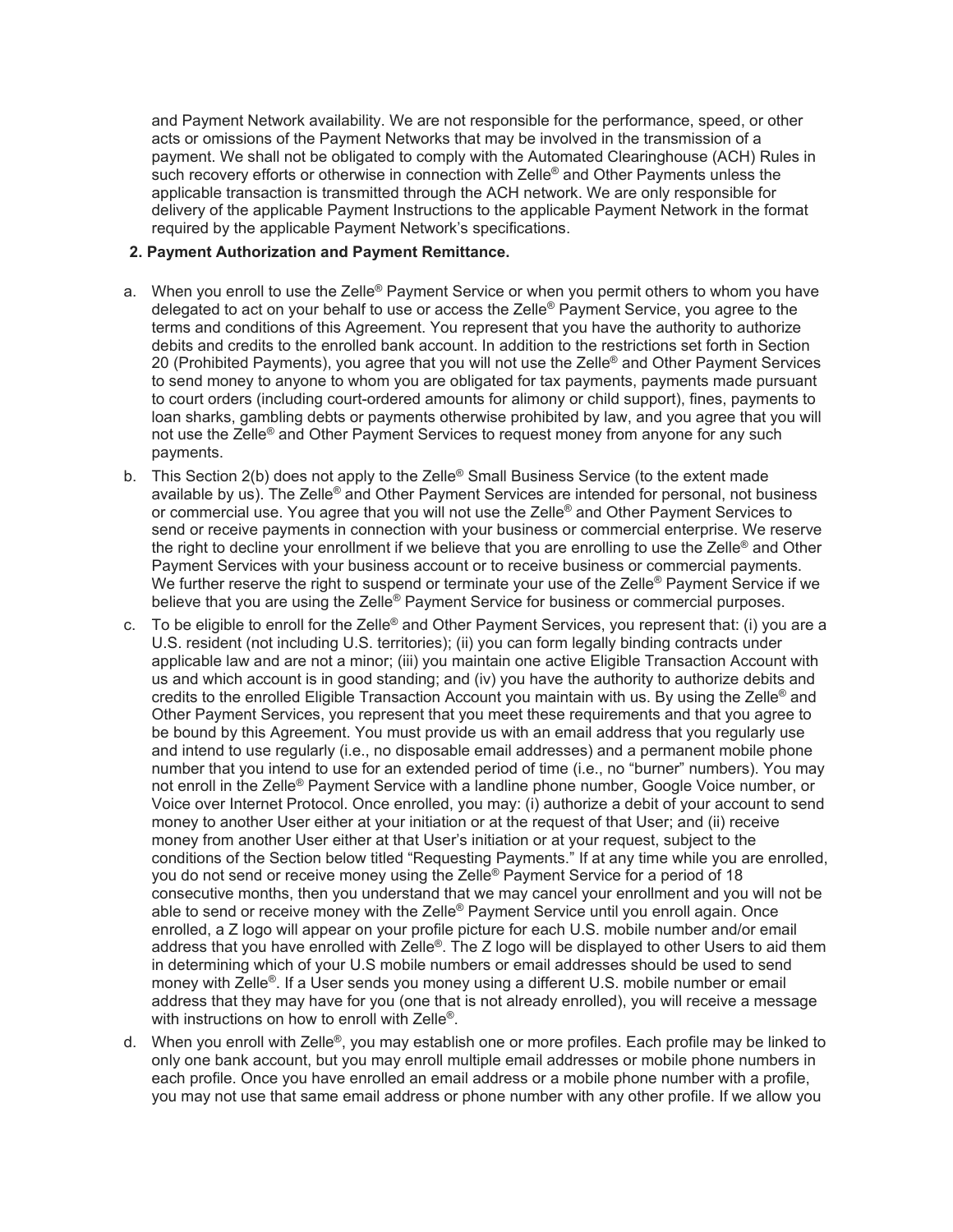to enroll the debit card we issue to you with the Zelle® Payment Service, then the debit card must be issued in conjunction with a United States domestic deposit account, not a United States territory-based account. By providing us with names and mobile telephone numbers, email addresses of Receivers to whom you wish to direct payments, you authorize us to follow the Payment Instructions that we receive through the Zelle<sup>®</sup> Payment Service. By providing us with names, bank account information and other contact information for Receivers to whom you wish to direct a payment via the Other Payment Service, you authorize us to follow the Payment Instructions that we receive via the Other Payment Services. Once enrolled, you authorize us to credit your Eligible Transaction Account for payments remitted to you on behalf of a Sender without further approval from you.

- e. When we receive a Payment Instruction from you, you authorize us to debit your Eligible Transaction Account for the amount of any such Payment Instruction plus any related fees in effect (and as disclosed on the Site) at the time you initiate the Payment Instruction, and to remit funds on your behalf. You acknowledge and agree that any applicable fees will be charged when we receive a Payment Instruction from you, regardless of whether the Payment Instruction is ultimately completed. You also authorize us to credit your Eligible Transaction Account for the receipt of payments, including but not limited to those payments returned to us from Receivers to whom you sent payment(s) and those payments that were cancelled and returned to you because the processing of the Payment Instruction could not be completed.
- f. You agree that we will not be liable in any way for any payments that you may receive, regardless of whether you authorized the Sender to send them to you.
- g. We will use reasonable efforts to complete all your Payment Instructions properly. However, we shall incur no liability if we are unable to complete any transaction because of the existence of any one or more of the following circumstances:
	- 1. If, through no fault of ours, the Eligible Transaction Account does not contain sufficient funds to complete the Payment Instruction or the Payment Instruction would exceed the credit limit of your overdraft account;
	- 2. The Zelle<sup>®</sup> and Other Payment Services are not working properly and you know or have been advised by us about the malfunction before you execute the Payment Instruction;
	- 3. The payment is refused as described in Section 6 (Payment Cancellation, Stop Payment Requests and Refused Payments for Other Payment Services) below;
	- 4. You have not provided us with the correct information, including but not limited to the correct Payment Instructions or Eligible Transaction Account information, or the correct name and address or mobile phone number of the Receiver to whom you are initiating a Payment Instruction; and/or,
	- 5. Circumstances beyond our control (such as, but not limited to, fire, flood, network or system down time, issues with the financial institution, or interference from an outside force) prevent the proper execution of the Payment Instruction.
- h. It is the responsibility of the Sender and the Receiver to ensure the accuracy of any information that they enter into the Zelle® and Other Payment Services (including but not limited to the Payment Instructions and name, telephone number and/or email address for the Receiver to whom you are attempting to send a payment), and for informing us as soon as possible if they become aware that this information is inaccurate. We will make a reasonable effort to stop or recover a payment made to the wrong person or entity once informed, but we do not guarantee such stoppage or recovery and will bear no responsibility or liability for damages resulting from incorrect information entered by the Sender or Receiver.

#### **3. Sending Payments.**

a. You may send money to another User at your initiation or in response to that User's request for money. You understand that use of the Zelle® and Other Payment Services by you shall at all times be subject to (i) this Agreement, and (ii) your express authorization at the time of the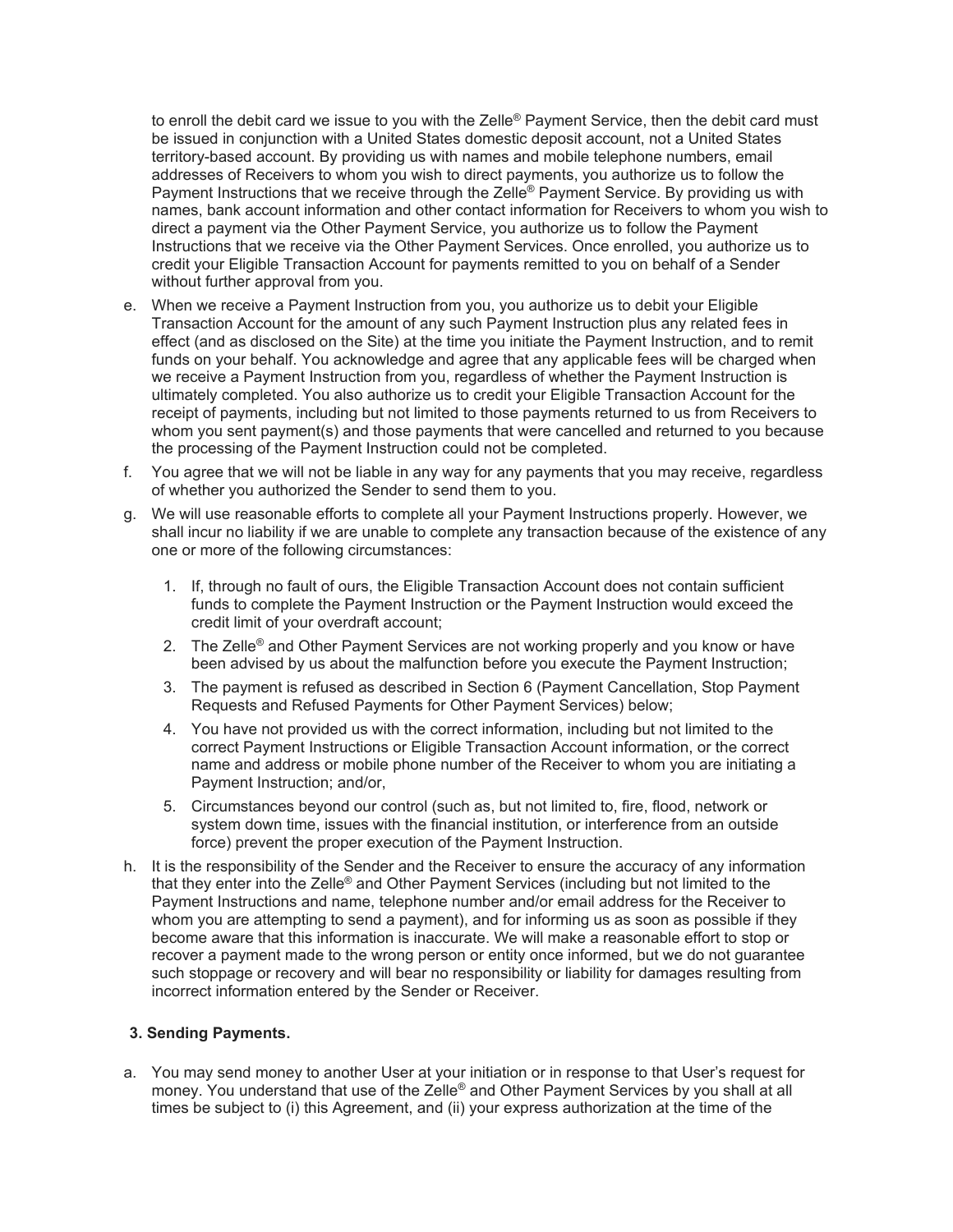transaction for us or another Network Financial Institution to initiate a debit entry to your bank account. You understand that when you send the payment, you will have no ability to stop it. When a Sender initiates a Payment Instruction, the Receiver is not required to accept the payment if the Receiver has not enrolled in Zelle®. You agree that you as a Sender will not hold us liable for any damages resulting from a Receiver's decision to not enroll in Zelle®. For the Zelle® Payment Service, you may only cancel a payment if the person to whom you sent the money has not yet enrolled in the Zelle<sup>®</sup> Payment Service. As to the Zelle<sup>®</sup> Payment Service, if the person you sent money to has already enrolled with Zelle®, either in the Zelle® Standalone Locations or with a Network Financial Institution, then the money is sent directly to their bank account (except as otherwise provided below) and may not be canceled or revoked. Cancellation is addressed more generally as to the Other Payment Services in Section 6 (Payment Cancellation, Stop Payment Requests and Refused Payments for Other Payment Services) below. You may initiate a one-time Payment Instruction to a Receiver for which processing shall be initiated immediately via Zelle®. Via the Other Payment Services, you may also initiate (a) a one-time Payment Instruction to a Receiver for which processing shall be initiated at a later specified date up to one (1) year, and (b) a recurring series of Payment Instructions to a Receiver for which processing shall be initiated on the specified dates. Further details about each of these options can be found on the Site.

We do not limit the number of transfers you may make; however, you may not make transfers in excess of the number allowed by the rules governing the applicable accounts. We may from time to time, for security and risk management reasons, modify the limit, the frequency, and the dollar amount of money you can send using the Zelle® Payment Service.

You may not send money in excess of the limits described below. The amount of money you can send will vary based on the type of account you use, your account, online banking history, your recipient, and the transaction history for each recipient. Transfers to established recipients from a Southside Bank account may be made up to a single transaction limit of \$1,500, a daily dollar limit of \$1,500 and a 30-day rolling dollar limit of \$6,000. Higher limits may apply in certain transactions or if you request and are granted approval. For more details on applicable limits, log in to Southside Online Banking or the Southside Mobile Banking app.

We reserve the right to change from time to time the dollar amount of money you are permitted to send using the Zelle® Payment Service without prior notice to you, unless otherwise required by applicable law or regulation. For example, in the event that your use of the Zelle® Payment Service has been suspended and reinstated, you understand and agree that your use of the Zelle® Payment Service thereafter may be subject to lower dollar amount limitations than would otherwise be permitted by us. All sending limits are subject to temporary reductions to protect the security of customer accounts and/or the Zelle® Payment Service. Your sending limits may vary from those of other Users, depending upon criteria we establish from time to time.

- b. Payment Instructions initiated to Receivers require you to provide contact information about the Receiver (including an email address and/or mobile telephone number). If the Receiver does not bank at a Network Financial Institution and has not yet enrolled in Zelle®, then the Zelle® Payment Service will contact the Receiver and request that the Receiver (i) provide information so that the identity of the Receiver may be validated at a Zelle® Standalone Location and then (ii) provide Eligible Transaction Account information in order to complete the Payment Instruction (a "Two-Step Transfer"). If the Receiver maintains an Eligible Transaction Account with a Network Financial Institution and has not yet enrolled in Zelle®, then the Zelle® Payment Service will contact the Receiver regarding enrollment in Zelle<sup>®</sup> and receipt of payment. If the Receiver has already enrolled in Zelle®, then the Receiver will receive a message regarding your payment.
- c. Via the Other Payment Services, we also support the sending of money to Receivers if you provide the Eligible Transaction Account information for the Receiver and other contact information for the Receiver; such transactions are not sent via Zelle®. You acknowledge and agree that if your Payment Instructions identify an account by name and account number, the relevant financial institution may execute those Payment Instructions by reference to the account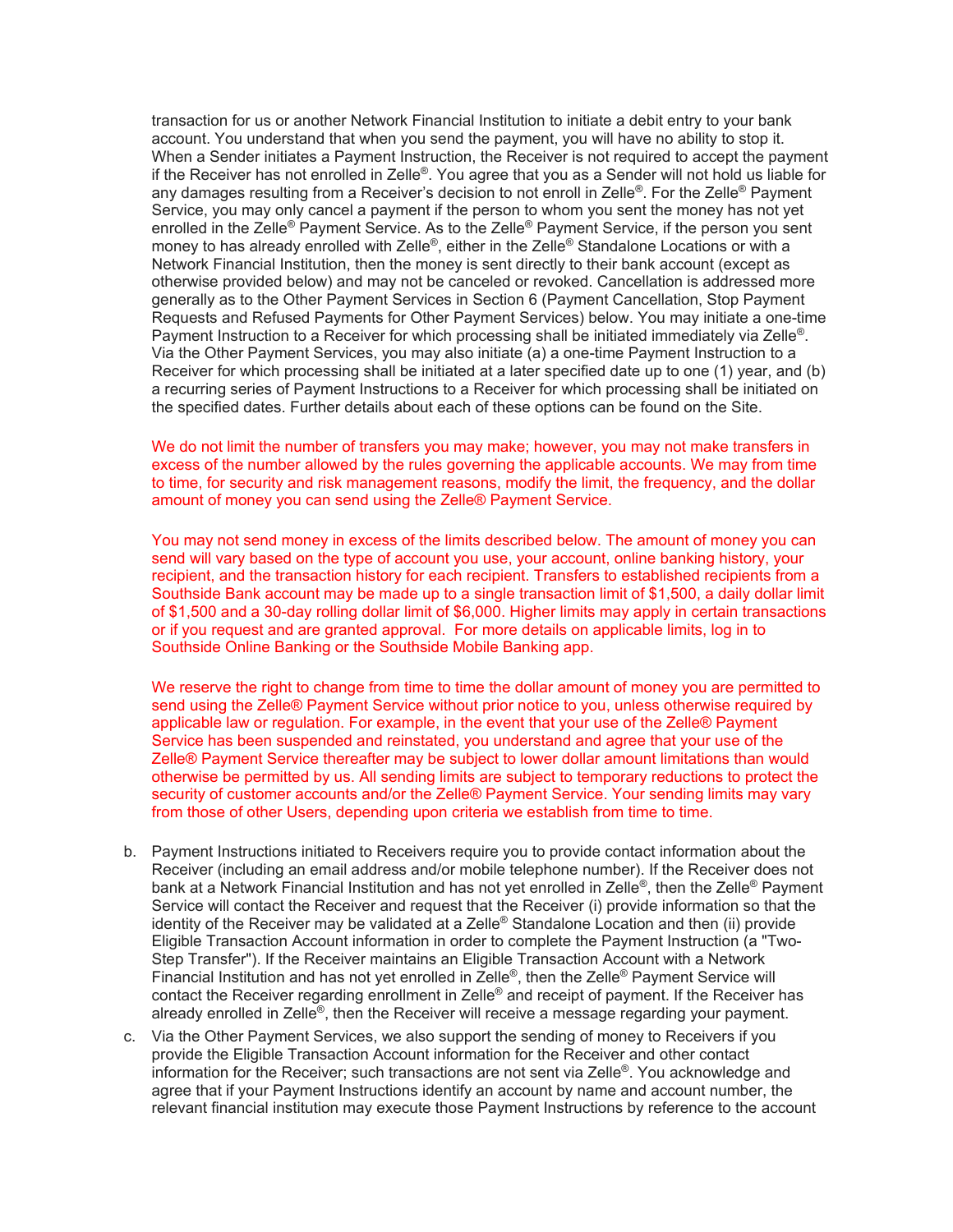number only, even if such account number does not correspond to the account name. You further acknowledge and agree that financial institutions holding the account may choose to not investigate discrepancies between account names and account numbers. We have no responsibility to investigate discrepancies between account names and account numbers, outside of our obligations under the law to investigate errors, described below in Section 29 (Errors, Questions, and Complaints).

- d. In most cases, when you are sending money to another User using the Zelle<sup>®</sup> Payment Service, the transfer will occur in minutes; however, there are circumstances when the payment may take longer. For example, in order to protect you, us, Zelle<sup>®</sup> and the other Network Financial Institutions, we may need additional time to verify your identity or the identity of the person receiving the money. If you are sending money to someone who has not enrolled as a User with Zelle®, either via a Zelle® Standalone Location or a Network Financial Institution, they will receive a text or email notification instructing them on how to enroll to receive the money. You understand and acknowledge that a person to whom you are sending money and who is not enrolling as a User may fail to enroll with Zelle®, or otherwise ignore the payment notification, and the transfer may not occur. The money may also be delayed or the transfer may be blocked to prevent fraud or comply with regulatory requirements. If we delay or block a payment that you have initiated, we will notify you in accordance with your User preferences (i.e. email, push notification). We have no control over the actions of other Users, other Network Financial Institutions or other financial institutions that could delay or prevent your money from being delivered to the intended User.
- e. For the Other Payment Services and those Zelle<sup>®</sup> Payment Service payments where the Site indicates payment will require more than a Business Day, you understand and agree that when you initiate a Payment Instruction from an Eligible Transaction Account, the processing of the Payment Instruction will begin and the debiting of your Eligible Transaction Account will occur as early as the day of such initiation. However, you and the Receiver should not expect the payment funds to be transferred into the Receiver's Eligible Transaction Account any earlier than the next Business Day after you initiated the Payment Instruction. As part of the Other Payment Services, if you request a one-time Payment Instruction to be initiated on a specified date or a recurring series of Payment Instruction to be initiated on specified dates, then the processing of the Payment Instruction will begin on the specified date and the debiting of your Eligible Transaction Account will occur as early as the specified date(s). However, you and the Receiver should not expect the payment funds to be transferred into the Receiver's Eligible Transaction Account any earlier than the next Business Day following the specified date. In addition, in the case of all Two-Step Transfers, the deposit of the payment funds into the Receiver's Eligible Transaction Account (even if debited or withdrawn from your Eligible Transaction Account) may be delayed if the Receiver has not enrolled in Zelle®. The Site may contain additional information regarding the delivery of a payment to an Eligible Transaction Account.
- f. As to Recipients who have not yet enrolled with Zelle®, you acknowledge and agree that we will begin to process the requested transfer of funds once the Receiver has provided (or we otherwise obtain) all required information, and you hereby authorize and direct us to retain such funds until the earlier of such time as the Receiver has provided (or we otherwise obtain) all required information or fourteen (14) days have elapsed. You further acknowledge and agree that our receipt of money to be transmitted to a Receiver shall not be deemed to have occurred and our obligation to complete a Payment Instruction shall not begin until such time as the Receiver provides us with (or we otherwise obtain) all required information necessary to process the related Payment Instruction in accordance with this Agreement.

#### **4. Receiving Payments.**

a. All transfers of money to you shall be performed by a Network Financial Institution per the direction of that Network Financial Institution customer and at all times subject to the terms and conditions of the relevant service agreement between that Network Financial Institution and its customer, including without limitation any restrictions or prohibitions on permissible transactions. Once a User initiates a transfer of money to your email address, mobile phone number, or Zelle<sup>®</sup>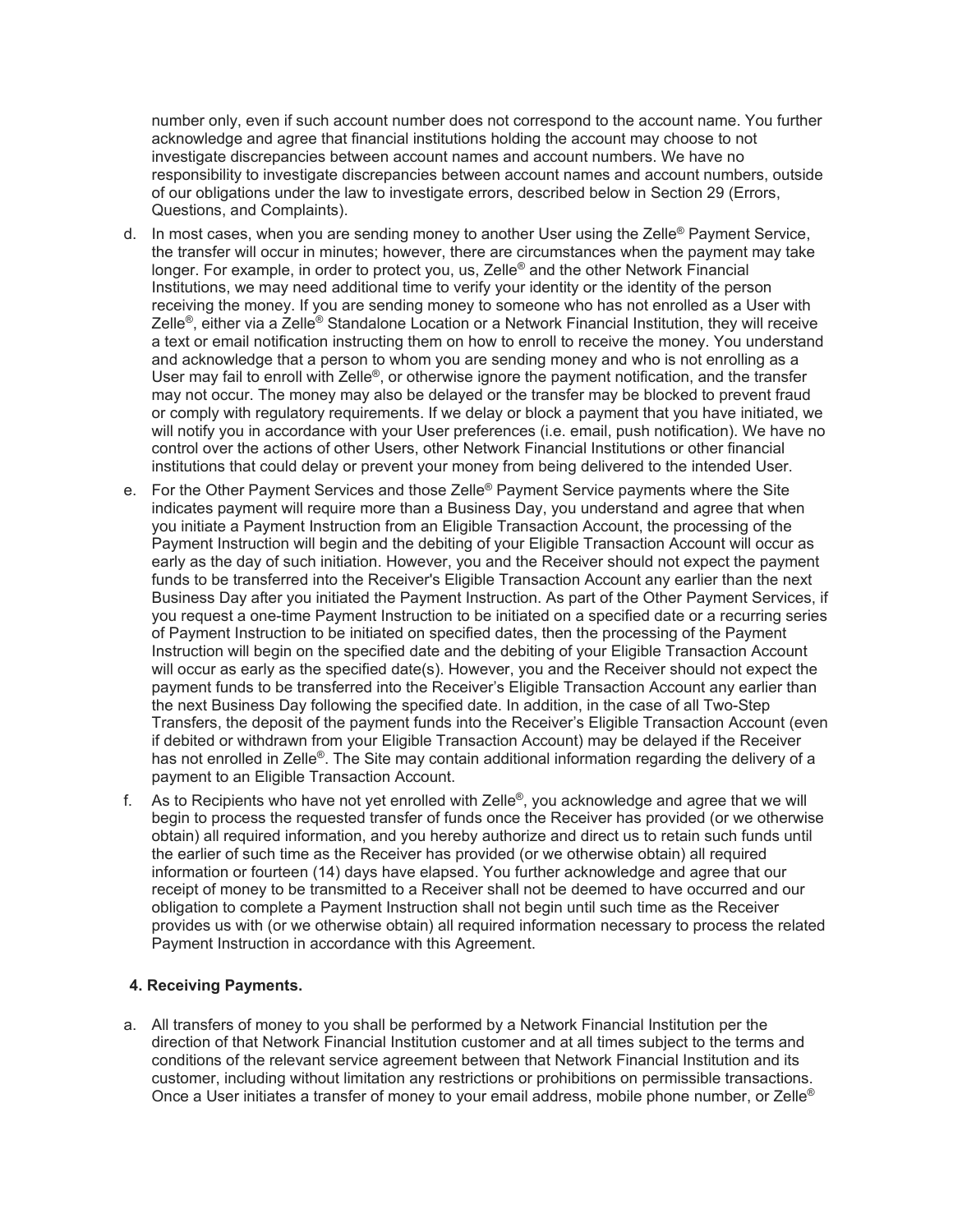tag enrolled with the Zelle® Payment Service, you have no ability to stop the transfer. Other Payment Service payments may be cancelled by the Sender as set forth in Section 6 (Payment Cancellation, Stop Payment Requests and Refused Payments for Other Payment Services) below. By using the Zelle® Payment Service, you agree and authorize us to initiate credit entries to the bank account you have enrolled. If another person wants to initiate a Payment Instruction (including in response to a Zelle<sup>®</sup> Payment Request, if applicable) using the Zelle<sup>®</sup> Payment Service to an Eligible Transaction Account you hold or, as applicable, if you as a Requestor want to initiate a Zelle<sup>®</sup> Payment Request, he, she or you can do that from the Site or from an Eligible Transaction Account at a financial institution that participates in the Zelle<sup>®</sup> Payment Service or at a Zelle<sup>®</sup> Standalone Location. If you are receiving a payment from a business or government agency, your payment will be delivered in accordance with both this Agreement and the procedures of the business or government agency that is sending you the payment.

- b. For the Zelle<sup>®</sup> Payment Service, most transfers of money to you from other Users will occur within minutes. There may be other circumstances when the payment may take longer. For example, in order to protect you, us, Zelle® and the other Network Financial Institutions, we may need or Zelle<sup>®</sup> may need additional time to verify your identity or the identity of the person sending the money. We may also delay or block the transfer to prevent fraud or to meet our regulatory obligations. If we delay or block a payment that you have initiated through a request for money, we will notify you in accordance with your User preferences (i.e. email, push notification). You understand and agree that there may be a delay between the time you are notified of the pending Payment Instruction and the deposit of the payment funds into your Eligible Transaction Account, and you may be required to take additional steps to facilitate the deposit of the payment of funds into your Eligible Transaction Account, such as if we have questions regarding possible fraud in connection with the payment. You authorize the Sender, the financial institution which holds the Sender's Eligible Transaction Account and us (including through the Site) to send emails to you and text messages to your mobile phone in connection with the Sender's initiation of Payment Instructions to you, and, as a Receiver, you may receive Zelle® Payment Requests, from others through the Zelle® Payment Service.
- c. You acknowledge and agree that in the event that funds are transferred into your Eligible Transaction Account as a result of a Payment Instruction and it is determined that such transfer was improper because it was not authorized by the sender, because there were not sufficient funds in the sender's account, or for any other reason, then you hereby authorize us or our Service Provider to withdraw from your Eligible Transaction Account an amount equal to the amount of funds improperly transferred to you.

**5. Requesting Payments.** You may request money from another User through a Zelle® Payment Request. You understand and acknowledge that Users to whom you send payment requests may reject or ignore your request. Neither we nor Zelle® guarantee that you will receive money from other Users by sending a Zelle<sup>®</sup> Payment Request, or that you will receive the amount that you request. Neither we nor Zelle<sup>®</sup> accept responsibility if the other User rejects or ignores your request, or sends you an amount that is less than you request. If a User ignores your request, we may decide or Zelle® may decide, in our sole discretion, that we will not send a reminder or repeat request to that User.

You may not request money in excess of the limits described below. The amount of money you can request will vary based on the type of account you use, your account, online banking history, your recipient, and the transaction history for each recipient. Transfers to or from established recipients from a Southside Bank account may be made up to a single transaction limit of \$3,000, a daily dollar limit of \$3,500 and a 30-day rolling dollar limit of \$7,500. For more details on applicable limits, log in to Southside Online Banking or the Southside Mobile Banking app.

In addition to the other restrictions in this Agreement, by accepting this Agreement, you agree that you are not engaging in the business of debt collection by attempting to use the Zelle<sup>®</sup> Payment Service to request money for the payment or collection of an overdue or delinquent debt; to request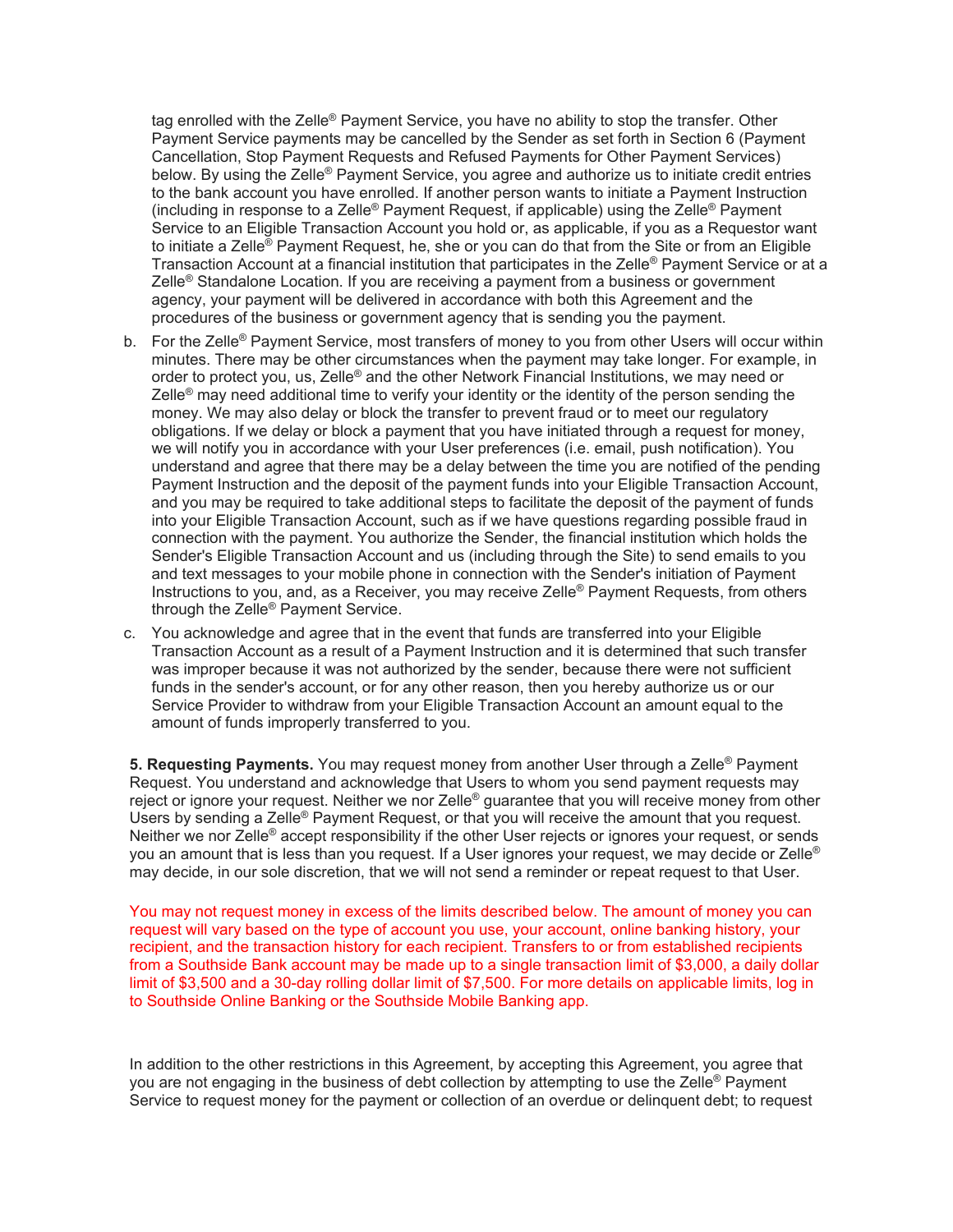money that is owed to another person; or to collect any amounts that are owed pursuant to a court order. You agree to indemnify, defend and hold harmless Zelle®, its owners, directors, officers agents and Network Financial Institutions from and against all claims, losses, expenses, damages and costs (including, but not limited to, direct, incidental, consequential, exemplary and indirect damages), and reasonable attorney's fees, resulting from or arising out of any Zelle® Payment Request that you send that is related to overdue or delinquent amounts. You agree to receive Zelle<sup>®</sup> Payment Requests from other Users, and to only send Zelle<sup>®</sup> Payment Requests for legitimate and lawful purposes. Zelle® Payment Requests are solely between the Requestor and recipient and are not reviewed or verified by us or by Zelle®. Neither we nor Zelle® assume responsibility for the accuracy or legality of such requests and do not act as a debt collector on your behalf or on behalf of the Requestor. We reserve the right, but assume no obligation, to terminate your ability to send Zelle® Payment Requests in general, or to specific recipients, if we deem such Zelle® Payment Requests to be potentially unlawful, abusive, offensive or unwelcome by the recipient.

If applicable, if you as a Requestor initiate a Zelle® Payment Request using the Zelle® Payment Service, you acknowledge and agree that as disclosed on the Site (a) the applicable service fee will be deducted from payments received by you from a Sender(s), and (b) no service fee will be charged if you as the Requestor do not receive any payments from the individuals to whom the Zelle<sup>®</sup> Payment Request is sent. Further details about the foregoing can be found on the Site. You acknowledge and agree that individuals to whom you send a Zelle® Payment Request may not receive, or otherwise may reject or ignore, your Zelle® Payment Request. We do not guarantee that you will receive any payments from individuals by initiating a Zelle® Payment Request.

Zelle® Small Business Service Users may not send Zelle® Payment Requests to Users enrolled with Zelle<sup>®</sup> through Zelle<sup>®</sup> Standalone Locations.

**6. Payment Cancellation, Stop Payment Requests and Refused Payments for Other Payment Services.** Zelle® Payment Service payments can only be cancelled in the limited circumstances set forth in Section 3(a) (Sending Payments) above. This Section only applies to the Other Payment Services, not Zelle® Payment Services. Sender may cancel the initiation of a Payment Instruction or stop a Payment Instruction at any time until the processing of the Payment Instruction into the Receiver's Eligible Transaction Account has begun. Our ability to stop a Payment Instruction or recover funds associated with an unauthorized Payment Instruction will depend on the manner in which the Payment Instruction was initiated, and whether the Payment Instruction to the Receiver's Eligible Transaction Account has begun processing. Although we will make a reasonable effort to accommodate a stop payment request and to recover funds associated with an unauthorized Payment Instruction, we will have no liability for failing to do so. We may also require you to present your stop payment request or request to recover funds in writing within fourteen (14) days after contacting Customer Care, at 877.639.3511. If we charge you to stop the payment or recover funds, then the charge for each stop payment or fund recovery request will be the current charge as set out in our current fee schedule. Payments not claimed by a Receiver who has not enrolled in Zelle<sup>®</sup> will be automatically cancelled fourteen (14) days after the processing of the payment begins. We will, to the extent permitted by law, make reasonable attempts to return any unclaimed, refused, refunded, prohibited, or denied payment to your Eligible Transaction Account or use other reasonable efforts to return such payment to you as permitted by law.

**7. Service Providers.** We are offering you the Zelle® and Other Payment Services through one or more Service Providers that we have engaged to render some or all of the Zelle<sup>®</sup> and Other Payment Services to you on our behalf. However, notwithstanding that we have engaged such a Service Provider to render some or all of the Zelle<sup>®</sup> and Other Payment Services to you, to the extent any liability attaches in connection with the Zelle<sup>®</sup> and Other Payment Services pursuant to Section 41 (Limitation of Liability), we are the sole party liable to you for any payments or transfers conducted using the Zelle® and Other Payment Services and we are solely responsible to you and any third party. You agree that we have the right under this Agreement to delegate to Service Providers all of the rights and performance obligations that we have under this Agreement, and that the Service Providers will be third party beneficiaries of this Agreement and will be entitled to all the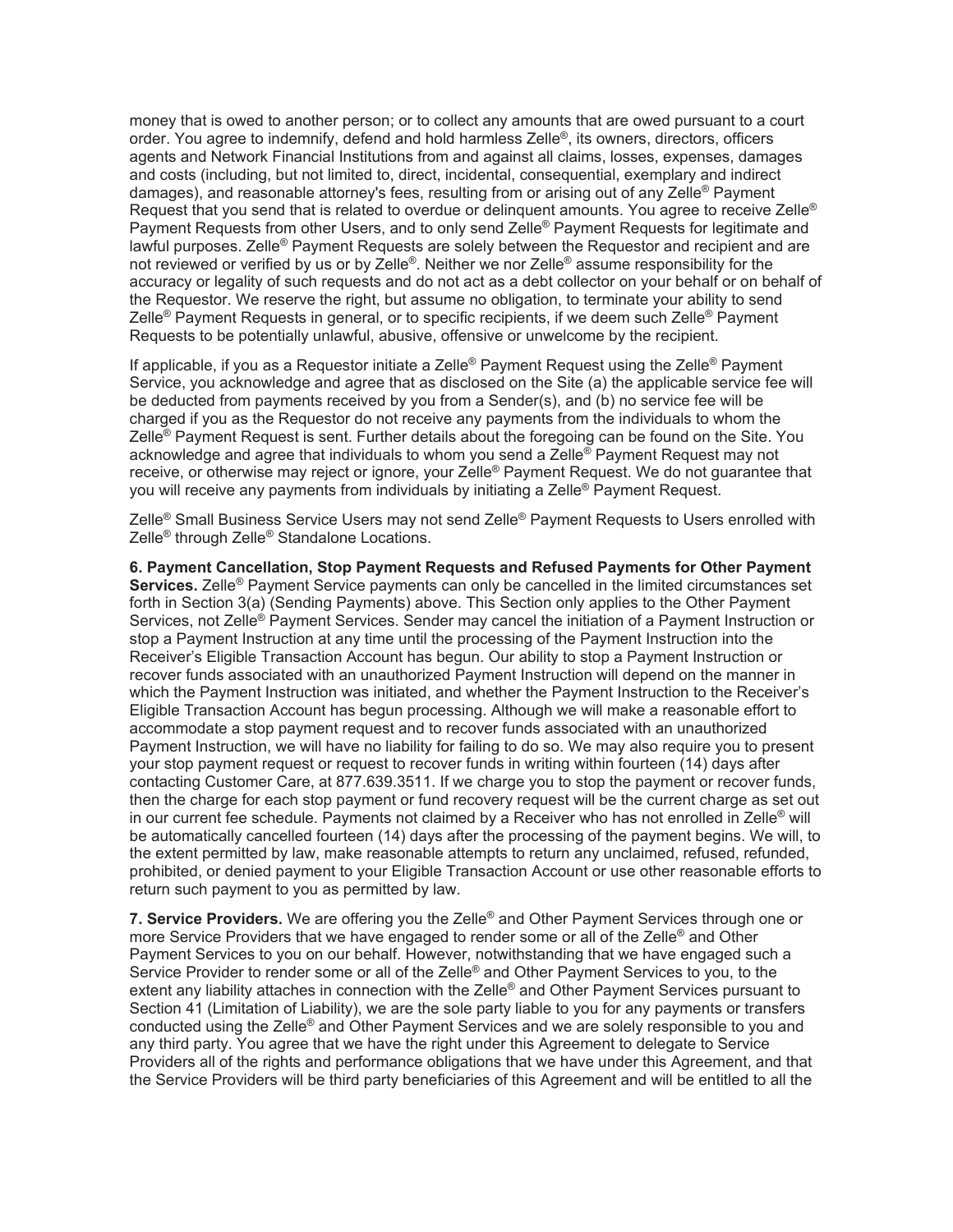rights and protections that this Agreement provides to us. Service Provider and certain other capitalized terms are defined in a "Definitions" Section at the end of this Agreement.

**8. Amendments**. We may amend this Agreement and any applicable fees and charges for the Zelle<sup>®</sup> and Other Payment Services at any time by posting a revised version on the Site. The revised version will be effective at the time it is posted unless a delayed effective date is expressly stated in the revision. Any use of the Zelle® and Other Payment Services after a notice of change or after the posting of a revised version of this Agreement on the Site will constitute your agreement to such changes and revised versions. Further, we may, from time to time, revise, update, upgrade or enhance the Zelle<sup>®</sup> and Other Payment Services and/or related applications or material, which may render all such prior versions obsolete. Consequently, we reserve the right to terminate this Agreement as to all such prior versions of the Zelle® and Other Payment Services, and/or related applications and material, and limit access to only the Zelle® and Other Payment Services' more recent revisions, updates, upgrades or enhancements.

**9. Our Relationship With You**. We are an independent contractor for all purposes, except that we act as your agent with respect to the custody of your funds for the Zelle® and Other Payment Services. We do not have control of, or liability for, any products or services that are paid for with our Zelle® and Other Payment Services. We also do not quarantee the identity of any user of the Zelle® and Other Payment Services (including but not limited to recipients to whom you send payments).

**10. Assignment**. You may not transfer or assign any rights or obligations you have under this Agreement without our prior written consent, which we may withhold in our sole discretion. We reserve the right to transfer or assign this Agreement or any right or obligation under this Agreement at any time to any party. We may also assign or delegate certain of our rights and responsibilities under this Agreement to independent contractors or other third parties.

**11. Notices to Us Regarding the Zelle® and Other Payment Services**. Except as otherwise stated below, notice to us concerning the Site or the Zelle<sup>®</sup> and Other Payment Services must be sent by postal mail to: SOUTHSIDE BANK, Attn: PO BOX 1079, TYLER, TEXAS 75701

We may also be reached at877.639.3511 for questions and other purposes concerning the Zelle® and Other Payment Services. We will act on your telephone calls as described below in Section 29 (Errors, Questions, and Complaints), but otherwise, such telephone calls will not constitute legal notices under this Agreement.

**12. Notices to You**. You agree that we may provide notice to you by posting it on the Site, sending you an in-product message within the Zelle® and Other Payment Services, emailing it to an email address that you have provided us, mailing it to any postal address that you have provided us, or by sending it as a text message to any mobile phone number that you have provided us, including but not limited to the mobile phone number that you have listed in your Zelle<sup>®</sup> and Other Payment Services setup or customer profile. For example, users of the Zelle<sup>®</sup> and Other Payment Services may receive certain notices (such as notices of processed Payment Instructions, alerts for validation and notices of receipt of payments) as text messages on their mobile phones. All notices by any of these methods shall be deemed received by you no later than twenty-four (24) hours after they are sent or posted, except for notice by postal mail, which shall be deemed received by you no later than three (3) Business Days after it is mailed. You may request a paper copy of any legally required disclosures and you may terminate your consent to receive required disclosures through electronic communications by contacting us as described in Section 11 (Notices to Us Regarding the Zelle® and Other Payment Services) above. We reserve the right to charge you a reasonable fee not to exceed twenty dollars (\$20.00) to respond to each request for paper copies of any document. We reserve the right to terminate your use of the Zelle® and Other Payment Services if you withdraw your consent to receive electronic communications.

**13. Consent to Emails and Automated Text Messages.** By providing us with a telephone number (including a wireless/cellular, mobile telephone number and/or email address), you consent to receiving calls from us and our Service Providers at that number INCLUDING THOSE MADE BY USE OF AN AUTOMATIC TELEPHONE DIALING SYSTEM ("ATDS"), and/or emails from us for our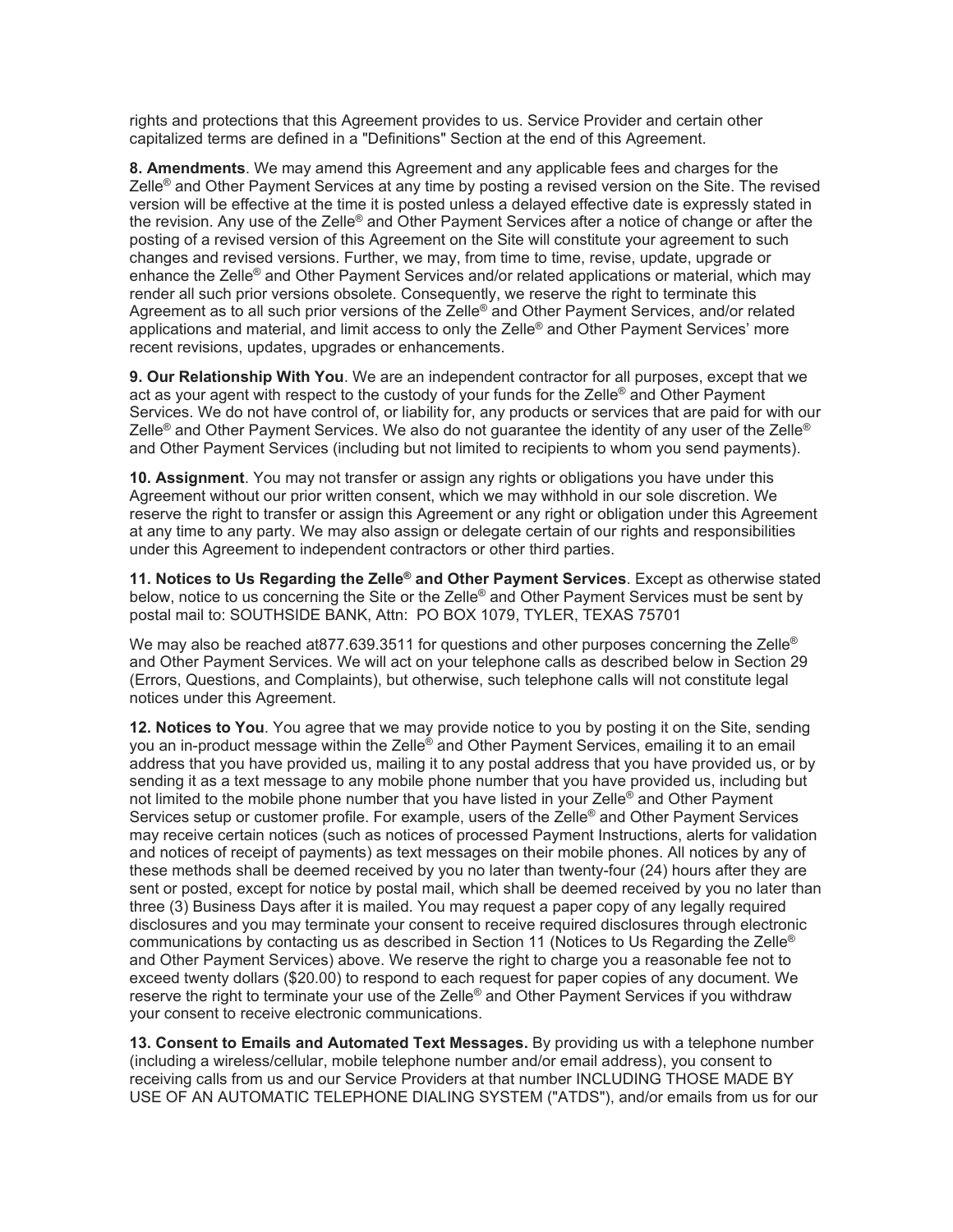everyday business purposes (including identity verification). You acknowledge and agree that such telephone calls include, but are not limited to, live telephone calls, prerecorded or artificial voice message calls, text messages, and calls made by an ATDS from us or our affiliates and agents. Please review our Privacy Policy for more information.

By participating as a User, you represent that you are the owner of the email address, mobile phone number, Zelle® tag, and/or other alias you enrolled, or that you have the delegated legal authority to act on behalf of the owner of such email address, mobile phone number, Zelle® tag and/or other alias to send or receive money as described in this Agreement. You consent to the receipt of emails or text messages from us, from Zelle®, from other Users that are sending you money or requesting money from you, and from other Network Financial Institutions or their agents regarding the Zelle<sup>®</sup> and Other Payment Services or related transfers between Network Financial Institutions and you. You agree that we may, Zelle<sup>®</sup> may or either of our agents may use automatic telephone dialing systems in connection with text messages sent to any mobile phone number you enroll. You further acknowledge and agree:

- a. You are responsible for any fees or other charges that your wireless carrier may charge for any related data, text or other message services, including without limitation for short message service. Please check your mobile service agreement for details or applicable fees, as message and data rates may apply.
- b. You will immediately notify us if any email address or mobile number you have enrolled is (i) surrendered by you, or (ii) changed by you.
- c. In the case of any messages that you may send through either us or Zelle<sup>®</sup> or that we may send or Zelle® may send on your behalf to an email address or mobile phone number, you represent that you have obtained the consent of the recipient of such emails or automated text messages to send such emails or text messages to the recipient. You understand and agree that any emails or text messages that we send or that Zelle<sup>®</sup> sends on your behalf may include your name.
- d. Your wireless carrier is not liable for any delay or failure to deliver any message sent to or from us or Zelle<sup>®</sup>, including messages that you may send through us or through Zelle<sup>®</sup> or that we may send or Zelle<sup>®</sup> may send on your behalf.
- e. To cancel text messaging for the Zelle<sup>®</sup> and Other Payment Services, send STOP to 767666. For help or information regarding text messaging for the Zelle<sup>®</sup> and Other Payment Services, send HELP to 767666 or contact our customer service at 877.639.3511. You expressly consent to receipt of a text message to confirm your "STOP" request.
- f. Supported Carriers: AT&T, Sprint, T-Mobile, Verizon and others.
- g. Your phone service provider is not the provider of the Zelle® and Other Payment Services. Users of the Zelle® Payment Service will receive text messages relating to their Payment Instructions and other notices from time to time if a mobile phone number is provided. Data and messaging charges from your telecommunications provider may apply, and you are responsible for any such charges. In the event your enrolled mobile device is lost or stolen, you agree to update your enrollment information and make the appropriate changes to disable the use of such device. You understand that there are risks associated with using a mobile device, and that in the event of theft or loss, your confidential information could be compromised.

**14. Service Fees and Additional Charges.** You are responsible for paying all fees associated with your use of the Zelle® and Other Payment Services. Applicable fees will be disclosed in the user interface for, or elsewhere within, the Zelle® and Other Payment Services or Site. Additional fees may apply for small business Users enrolled in the Zelle<sup>®</sup> Small Business Service. YOU FURTHER ACKNOWLEDGE AND AGREE THAT ANY APPLICABLE FEES WILL BE CHARGED REGARDLESS OF WHETHER THE PAYMENT INSTRUCTION IS COMPLETED, UNLESS THE FAILURE TO COMPLETE THE INSTRUCTION IS SOLELY DUE TO OUR FAULT, except for those fees that are specifically use-based, such as Zelle® Payment Requests, if applicable. There may be a charge for additional transactions and other optional services. You agree to pay such charges and authorize us to deduct the calculated amount from your designated Eligible Transaction Account for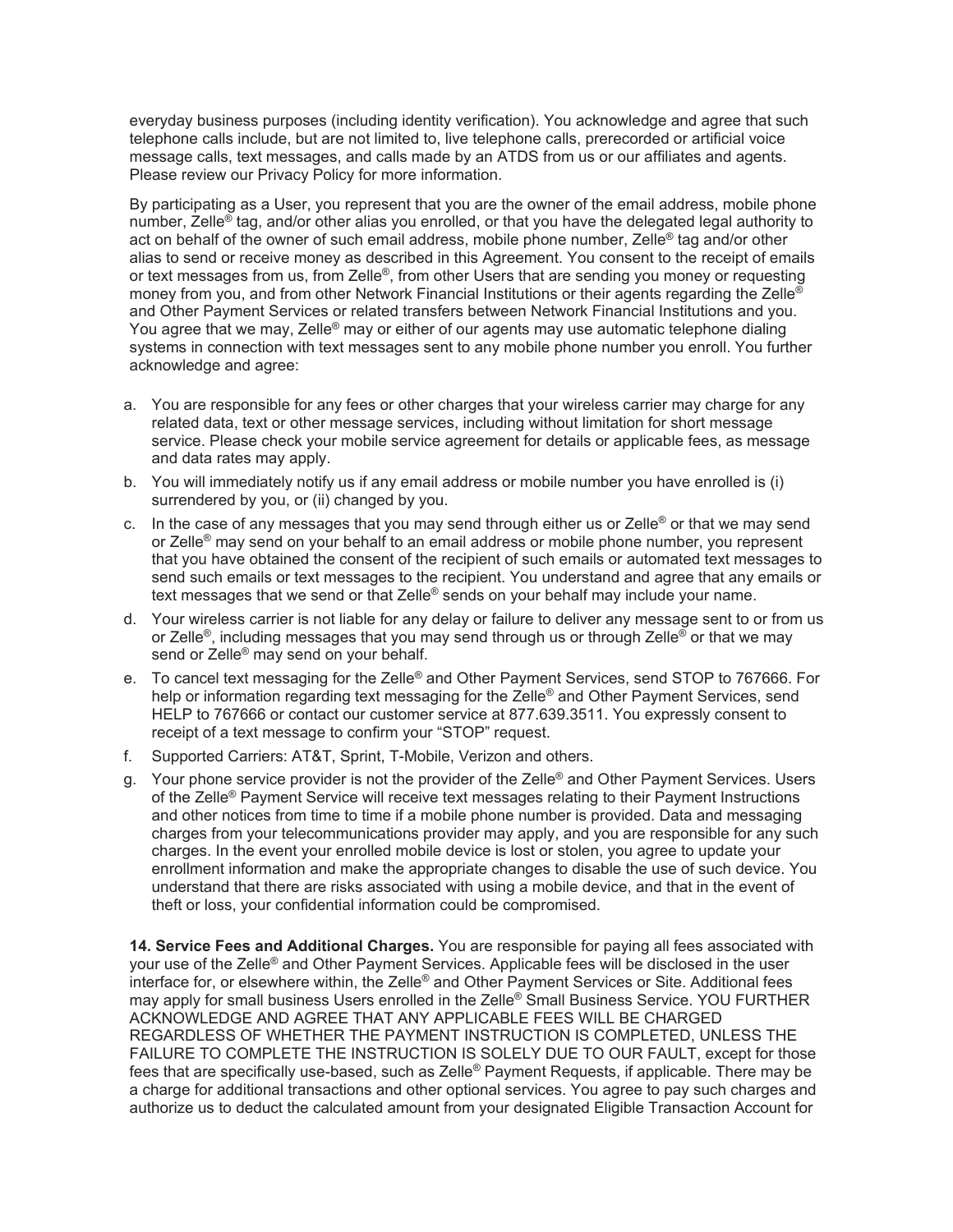these amounts and any additional charges that may be incurred by you. Any financial fees associated with your standard deposit accounts (or Other Eligible Transaction Accounts) will continue to apply. You are responsible for any and all telephone access fees and Internet service fees that may be assessed by your telephone and Internet service provider. Section 25 (Failed Or Returned Payment Instructions) applies if you do not pay our fees and charges for the Zelle<sup>®</sup> and Other Payment Service, including without limitation if we debit the Eligible Transaction Account for such fees, as described in this Section, and there are insufficient fees in the Eligible Transaction Account.

**15. Refused Payments.** We reserve the right to refuse to pay any Receiver. We will attempt to notify the Sender promptly if we decide to refuse to pay a Receiver designated by the Sender. This notification is not required if you attempt to make a prohibited payment under this Agreement.

**16. Returned Payments.** In using the Zelle<sup>®</sup> and Other Payment Services, you understand that Receivers may reject Payment Instructions or otherwise return payments only if the Receiver is not enrolled in Zelle®. We will use reasonable efforts to complete Payment Instructions initiated through the Zelle® Payment Service.

**17. Receipts and Transaction History.** You may view your transaction history by logging into the Zelle® and Other Payment Services and looking at your transaction history. You agree to review your transactions by this method instead of receiving receipts by mail. Transactions made through the Zelle<sup>®</sup> and Other Payment Services will also appear on your statement(s), to include your online banking profile, in the timeframe prescribed by the method in which the payment is posting. We may provide different line item descriptions in your statement(s) dependent upon whether you are enrolled through us utilizing our Zelle® and Other Payment Services through our Site or are enrolled for the Zelle® Payment Service through the Zelle® stand-alone application.

**18. Your Privacy.** Protecting your privacy is very important to us. Please review our Privacy Policy in order to better understand our commitment to maintaining your privacy, as well as our use and disclosure of your information.

**19. Privacy of Others.** If you receive information about another person through the Zelle® and Other Payment Services, you agree to keep the information confidential and only use it in connection with the Zelle® and Other Payment Services.

**20. Prohibited Payments.** The following types of payments are prohibited through the Zelle® and Other Payment Services, and we have the right but not the obligation to monitor for, block, cancel and/or reverse such payments:

- a. Payments to or from persons or entities located in prohibited territories (including any territory outside of the United States); and
- b. Payments that violate any law, statute, ordinance or regulation; and
- c. Payments that violate the Acceptable Use terms in Section 21 below; and
- d. Payments related to: (1) tobacco products, (2) prescription drugs and devices; (3) narcotics, steroids, controlled substances or other products that present a risk to consumer safety; (4) drug paraphernalia; (5) ammunition, firearms, or firearm parts or related accessories; (6) weapons or knives regulated under applicable law; (7) goods or services that encourage, promote, facilitate or instruct others to engage in illegal activity; (8) goods or services that are sexually oriented; (9) goods or services that promote hate, violence, racial intolerance, or the financial exploitation of a crime; (10) goods or services that defame, abuse, harass or threaten others; (11) goods or services that include any language or images that are bigoted, hateful, racially offensive, vulgar, obscene, indecent or discourteous; (12) goods or services that advertise, sell to, or solicit others; or (13) goods or services that infringe or violate any copyright, trademark, right of publicity or privacy, or any other proprietary right under the laws of any jurisdiction; and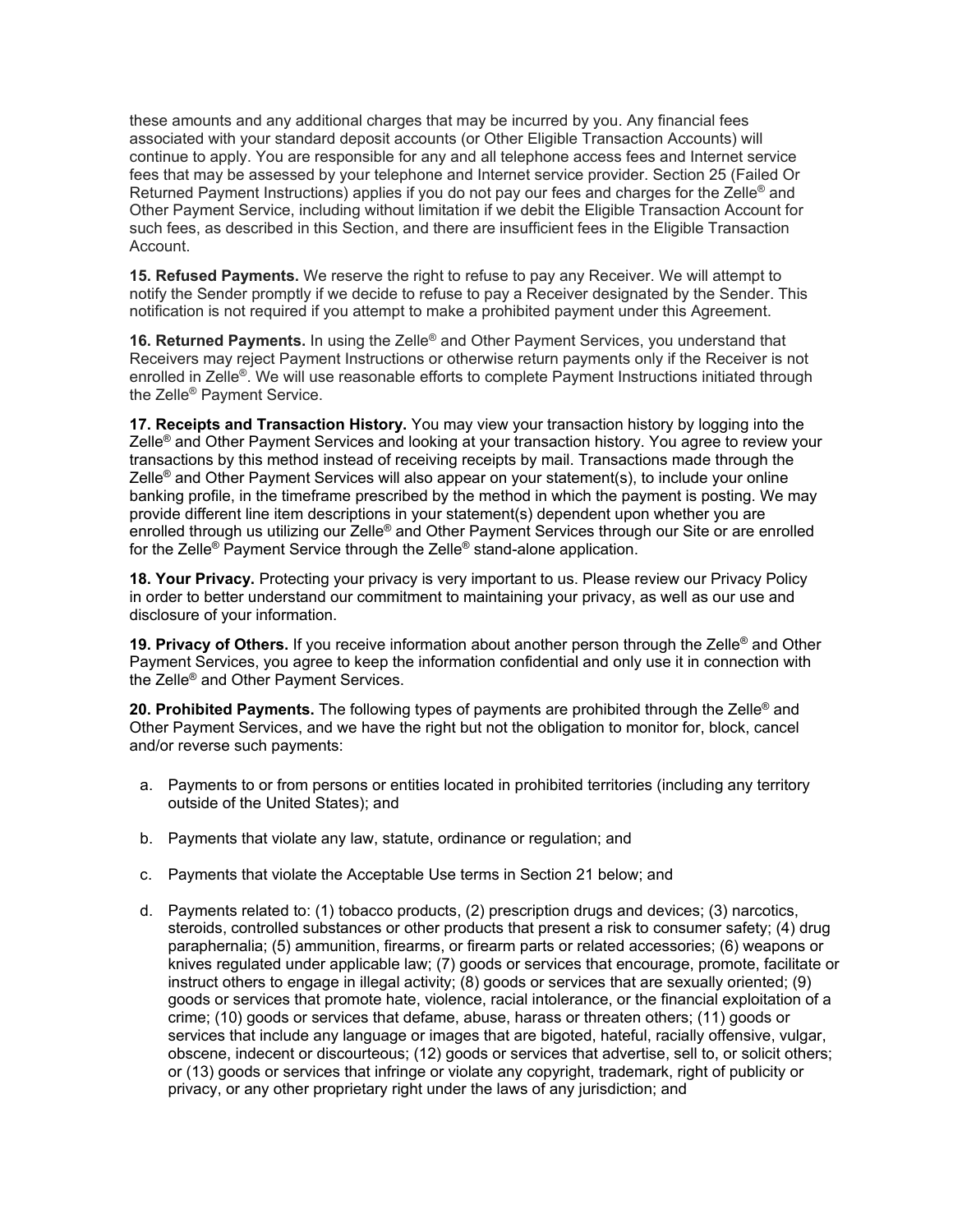- e. Payments related to gambling, gaming and/or any other activity with an entry fee and a prize, including, but not limited to, casino games, sports betting, horse or dog racing, lottery tickets, other ventures that facilitate gambling, games of skill (whether or not it is legally defined as a lottery) and sweepstakes; and
- f. Payments relating to transactions that (1) support pyramid or ponzi schemes, matrix programs, other "get rich quick" schemes or multi-level marketing programs, (2) are associated with purchases of real property, equities, annuities or lottery contracts, lay-away systems, off-shore banking or transactions to finance or refinance debts funded by a credit card, (3) are for the sale of items before the seller has control or possession of the item, (4) constitute money-laundering or terrorist financing, (5) are associated with the following "money service business" activities: the sale of traveler's checks or money orders, currency dealers or exchanges (including digital currencies such as bitcoin), or check cashing, or (6) provide credit repair or debt settlement services; and
- g. Tax payments and court ordered payments.

Except as required by applicable law, in no event shall we or our Service Providers be liable for any claims or damages resulting from your scheduling of prohibited payments. We encourage you to provide notice to us by the methods described in Section 11 (Notices to Us Regarding the Zelle® and Other Payment Services) above of any violations of the Agreement generally.

**21. Acceptable Use.** You agree that you are independently responsible for complying with all applicable laws in all of your activities related to your use of the Zelle<sup>®</sup> and Other Payment Services, regardless of the purpose of the use, and for all communications you send through the Zelle<sup>®</sup> and Other Payment Services. We and our Service Providers have the right but not the obligation to monitor and remove communications content that we find in our sole discretion to be objectionable in any way. In addition, you are prohibited from using the Zelle<sup>®</sup> and Other Payment Services for communications or activities that: (a) violate any law, statute, ordinance or regulation; (b) promote hate, violence, racial intolerance, or the financial exploitation of a crime; (c) defame, abuse, harass or threaten others; (d) include any language or images that are bigoted, hateful, racially offensive, vulgar, obscene, indecent or discourteous; (e) infringe or violate any copyright, trademark, right of publicity or privacy or any other proprietary right under the laws of any jurisdiction; (f) impose an unreasonable or disproportionately large load on our infrastructure; (g) facilitate any viruses, trojan horses, worms or other computer programming routines that may damage, detrimentally interfere with, surreptitiously intercept or expropriate any system, data or information; (h) constitute use of any robot, spider, other automatic device, or manual process to monitor or copy the Zelle<sup>®</sup> and Other Payment Services or the portion of the Site through which the Zelle® and Other Payment Services are offered without our prior written permission; (i) constitute use of any device, software or routine to bypass technology protecting the Site or Zelle® and Other Payment Services, or interfere or attempt to interfere, with the Site or the Zelle® and Other Payment Services; or (j) may cause us or our Service Providers to lose any of the services from our internet service providers, payment processors, or other vendors. We encourage you to provide notice to us by the methods described in Section 11 (Notices to Us Regarding the Zelle® and Other Payment Services) above of any violations of the Agreement generally.

**22. Payment Methods and Amounts.** There are limits on the amount of money you can send or receive through our Zelle® and Other Payment Services. Your limits may be adjusted from time-totime in our sole discretion. You may log in to the Site to view your individual transaction limits. We or our Service Provider also reserve the right to select the method in which to remit funds on your behalf through the Zelle® and Other Payment Services, and in the event that your Eligible Transaction Account is closed or otherwise unavailable to us the method to return funds to you.

**23. Your Liability for Unauthorized Transfers.** Immediately following your discovery of an unauthorized Payment Instruction, you shall communicate with Customer Care in the manner set forth in Section 11 (Notices to Us Regarding the Zelle® and Other Payment Services) above. You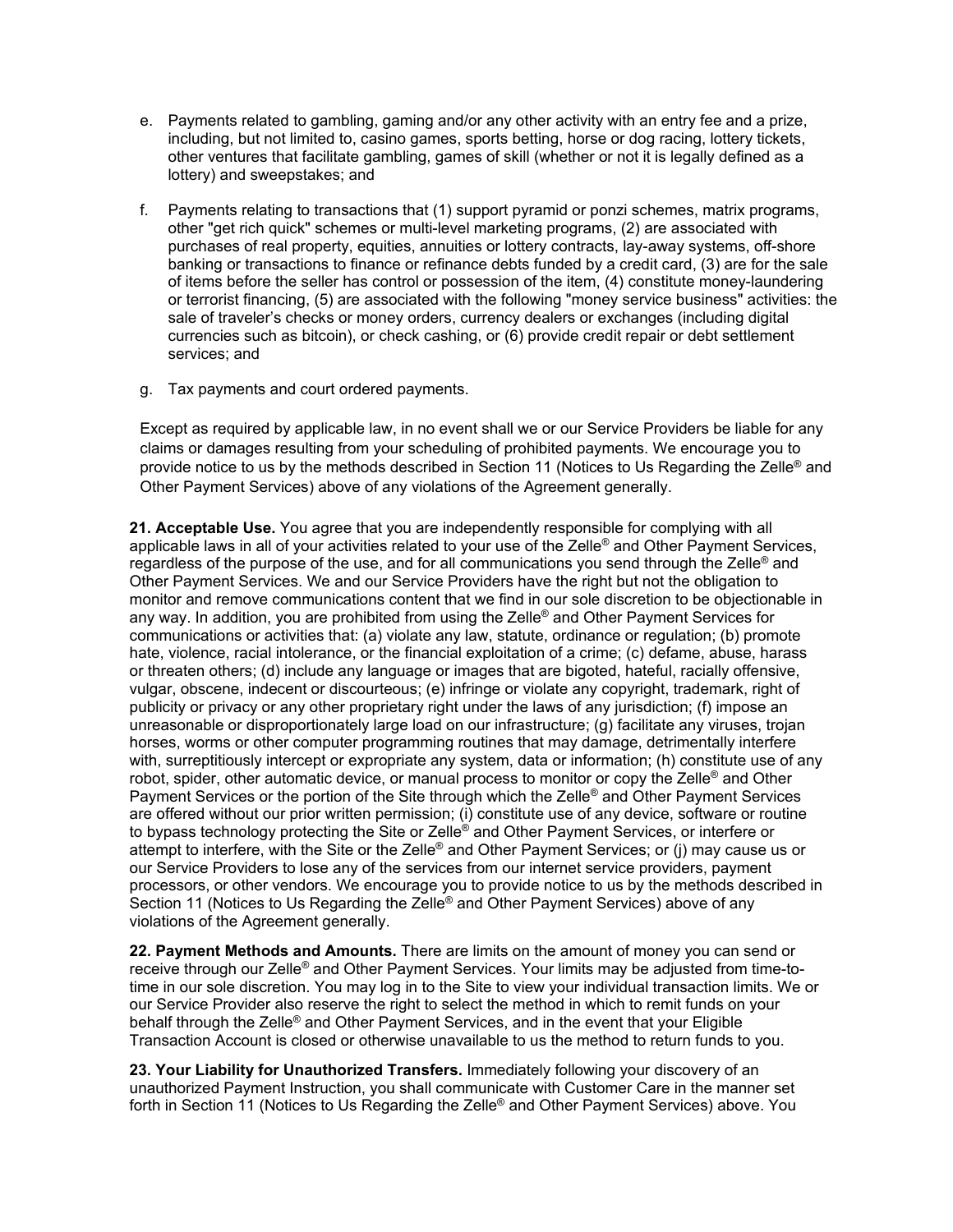acknowledge and agree that time is of the essence in such situations. The best way to minimize your loss is to call us immediately. You will have no liability for unauthorized transactions if you notify us within sixty (60) days after your monthly financial institution statement which shows the unauthorized transaction has been sent to you. If you do not tell us within sixty (60) days after the statement was sent to you, you may lose any amount transferred without your authorization after the sixty (60) days if we can establish that we could have stopped someone from taking the money had you told us in time. If a good reason (such as a long trip or a hospital stay) prevented you from telling us, we will extend the time periods specified above to a reasonable period.

These liability rules are established by Regulation E, which implements the federal Electronic Fund Transfer Act and does not apply to business accounts.

THE ZELLE® PAYMENT SERVICE IS INTENDED FOR SENDING MONEY TO FAMILY, FRIENDS AND OTHERS WHOM YOU TRUST. YOU SHOULD NOT USE ZELLE® TO SEND MONEY TO PERSONS WITH WHOM YOU ARE NOT FAMILIAR OR YOU DO NOT TRUST. ZELLE® DOES NOT OFFER A PROTECTION PROGRAM FOR AUTHORIZED PAYMENTS MADE THROUGH THE ZELLE® PAYMENT SERVICE (FOR EXAMPLE, IF YOU DO NOT RECEIVE THE GOODS OR SERVICES THAT YOU PAID FOR, OR THE GOODS OR SERVICES THAT YOU RECEIVED ARE DAMAGED OR ARE OTHERWISE NOT WHAT YOU EXPECTED).

**24. Taxes.** It is your responsibility to determine what, if any, taxes apply to the transactions you make or receive, and it is your responsibility to collect, report and remit the correct tax to the appropriate tax authority. We are not responsible for determining whether taxes apply to your transaction, or for collecting, reporting or remitting any taxes arising from any transaction.

**25. Failed or Returned Payment Instructions.** In using the Zelle® and Other Payment Services, you are requesting that we or our Service Provider attempt to make payments for you from your Eligible Transaction Account. If the Payment Instruction cannot be completed for any reason associated with your Eligible Transaction Account (for example, there are insufficient funds in your Eligible Transaction Account, or the Payment Instruction would exceed the credit or overdraft protection limit of your Eligible Transaction Account, to cover the payment), the Payment Instruction may or may not be completed. In certain circumstances, our Service Provider may either advance funds drawn on their corporate account or via an electronic debit, and in such circumstances will attempt to debit the Eligible Transaction Account a second time to complete the Payment Instruction. In some instances, you will receive a return notice from us or our Service Provider. In each such case, you agree that:

- a. You will reimburse our Service Provider immediately upon demand the amount of the Payment Instruction if the payment has been delivered but there are insufficient funds in, or insufficient overdraft credits associated with, your Eligible Transaction Account to allow the debit processing to be completed;
- b. You may be assessed a late fee equal to one and a half percent (1.5%) of any unpaid amounts plus costs of collection by our Service Provider or their third-party contractor if the Payment Instruction cannot be debited because you have insufficient funds in your Eligible Transaction Account, or the transaction would exceed the credit or overdraft protection limit of your Eligible Transaction Account, to cover the payment, or if the funds cannot otherwise be collected from you. The aforesaid amounts will be charged in addition to any NSF charges that may be assessed by us, as set forth in your fee schedule from us (including as disclosed on the Site) or your account agreement with us. You hereby authorize us and our Service Provider to deduct all of these amounts from your designated Eligible Transaction Account, including by ACH debit;
- c. Any second attempt to complete the Payment Instruction will be treated as a new item for purposes of determining overdraft or NSF fees and you may pay these fees more than once in connection with a single Payment Instruction; and
- d. Service Provider is authorized to report the facts concerning the return to any credit reporting agency.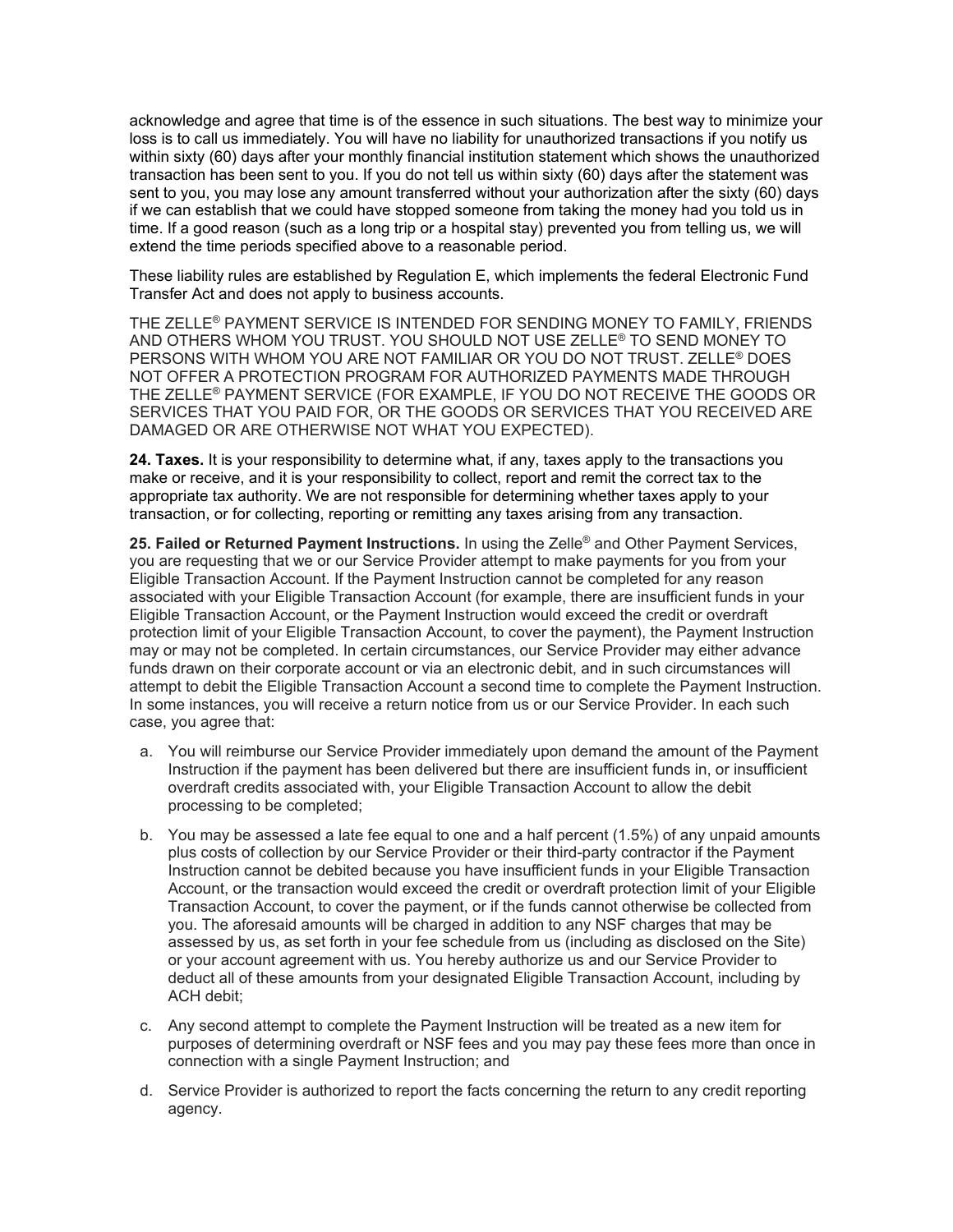**26. Information Authorization.** Your enrollment in the Zelle® and Other Payment Services may not be fulfilled if we cannot verify your identity or other necessary information. In accordance with our Privacy Policy, you agree that we reserve the right to obtain personal information about you, including without limitation, financial information and transaction history regarding your Eligible Transaction Account. You further understand and agree that we reserve the right to use personal information about you for our and our Service Providers' everyday business purposes, such as to maintain your ability to access the Zelle® and Other Payment Services, to authenticate you when you log in, to send you information about the Zelle® and Other Payment Services, to perform fraud screening, to verify your identity, to determine your transaction limits, to perform collections, to comply with laws, regulations, court orders and lawful instructions from government agencies, to protect the personal safety of subscribers or the public, to defend claims, to resolve disputes, to troubleshoot problems, to enforce this Agreement, to protect our rights and property, and to customize, measure, and improve the Zelle® and Other Payment Services and the content and layout of the Site. Additionally, we and our Service Providers may use your information for risk management purposes and may use, store and disclose your information acquired in connection with this Agreement as permitted by law, including (without limitation) any use to effect, administer or enforce a transaction or to protect against or prevent actual or potential fraud, unauthorized transactions, claims or other liability. We and our Service Providers shall have the right to retain such data even after termination or expiration of this Agreement for risk management, regulatory compliance, or audit reasons, and as permitted by applicable law for everyday business purposes. In addition, we and our Service Providers may use, store and disclose such information acquired in connection with the Zelle® and Other Payment Services in statistical form for pattern recognition, modeling, enhancement and improvement, system analysis and to analyze the performance of the Zelle<sup>®</sup> and Other Payment Services. The following provisions in this Section apply to certain Zelle<sup>®</sup> and Other Payment Services:

- a. **Mobile Subscriber Information.** You authorize your wireless carrier to disclose information about your account, such as subscriber status, payment method and device details, if available, to support identity verification, fraud avoidance and other uses in support of transactions for the duration of your business relationship with us. This information may also be shared with other companies to support your transactions with us and for identity verification and fraud avoidance purposes.
- b. **Device Data.** We may share certain personal information and device-identifying technical data about you and your devices with third party service providers, who will compare and add device data and fraud data from and about you to a database of similar device and fraud information in order to provide fraud management and prevention services, which include but are not limited to identifying and blocking access to the applicable service or Web site by devices associated with fraudulent or abusive activity. Such information may be used by us and our third party service providers to provide similar fraud management and prevention services for services or Web sites not provided by us. We will not share with service providers any information that personally identifies the user of the applicable device.

**27. Consent to Share Personal Information (Including Account Information).** In addition to Section 26 (Information Authorization) above, by accepting this Agreement, you consent to our disclosure of your personal information (including bank account information) as necessary to complete payment transactions in accordance with our customary processes and procedures, which may include, without limitation, the following:

- a. As necessary to resolve a problem related to a transfer or payment between you and another User;
- b. To verify the existence of your bank account;
- c. To comply with government agency or court orders, or debit card, as applicable;
- d. To our affiliates, as permitted by law;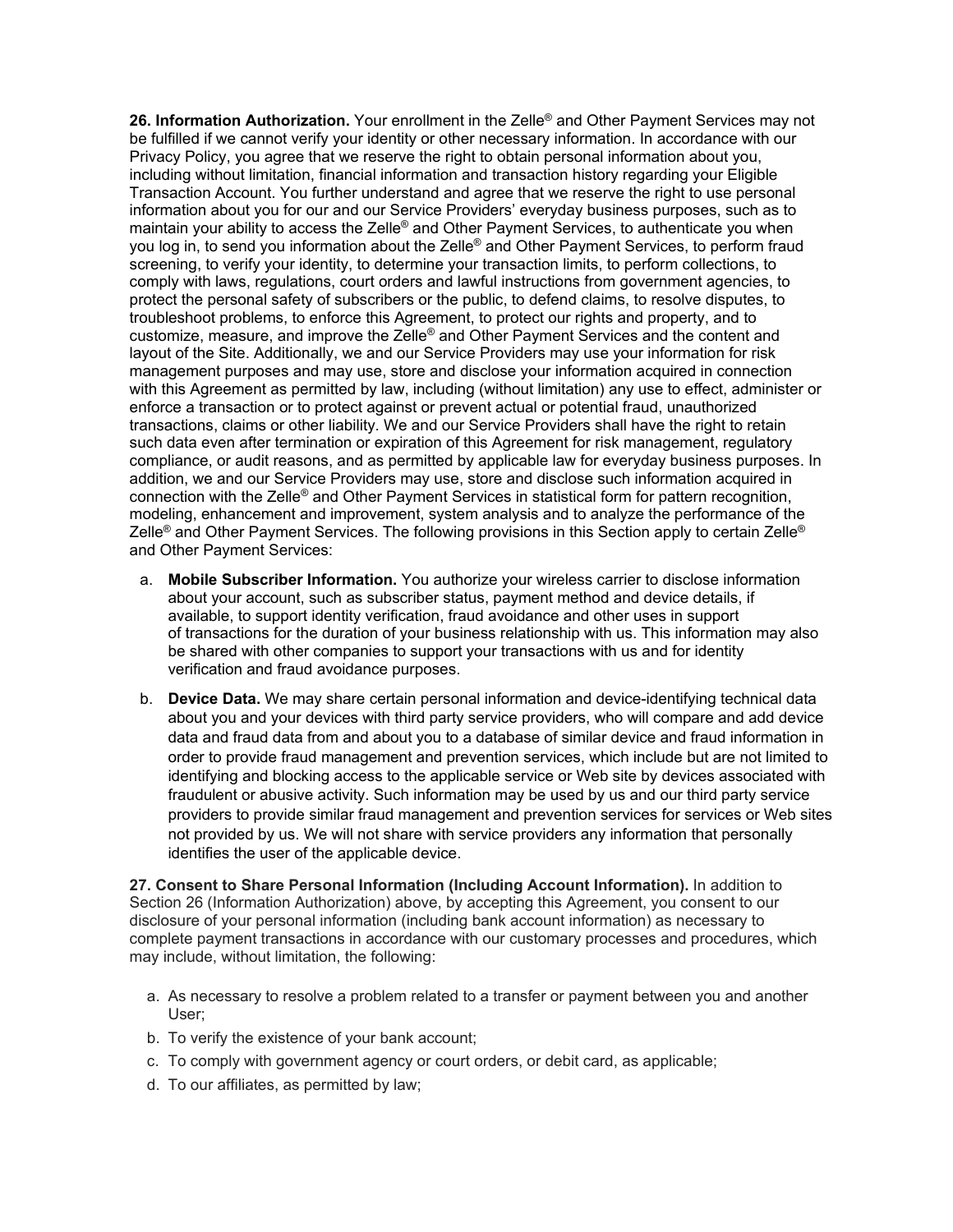- e. To verify your identity for purposes of compliance with applicable laws, including without limitation the USA PATRIOT Act;
- f. To comply with inquiries in connection with fraud prevention or any investigation;
- g. For our general business purposes, including without limitation data analysis and audits; or
- h. As otherwise permitted by the terms of our Privacy Policy.

**28. Service Termination, Cancellation, or Suspension.** If you wish to cancel the Zelle® and Other Payment Services, you may contact us as set forth in Section 11 (Notices to Us Regarding the Zelle® and Other Payment Services) above. Any payment(s) that have begun processing before the requested cancellation date will be processed by us. You agree that we may terminate or suspend your use of the Zelle<sup>®</sup> and Other Payment Services at any time and for any reason or no reason. Neither termination, cancellation nor suspension shall affect your liability or obligations under this Agreement.

**29. Errors, Questions, and Complaints.** The provisions of this Section apply only to Eligible Transaction Accounts that are established primarily for personal, family, or household purposes.

- a. In case of errors or questions about your transactions, you should as soon as possible contact us as set forth in Section 11 (Notices to Us Regarding the Zelle® and Other Payment Services) above.
- b. If you think your periodic statement for your account is incorrect or you need more information about a transaction listed in the periodic statement for your account, we must hear from you no later than sixty (60) days after we send you the applicable periodic statement for your account that identifies the error. You must:
	- 1. Tell us your name;
	- 2. Describe the error or the transaction in question, and explain as clearly as possible why you believe it is an error or why you need more information; and,
	- 3. Tell us the dollar amount of the suspected error.
- c. If you tell us orally, we may require that you send your complaint in writing within ten (10) Business Days after your oral notification. Except as described below, we will determine whether an error occurred within ten (10) Business Days after you notify us of the error. We will tell you the results of our investigation within three (3) Business Days after we complete our investigation of the error, and will correct any error promptly. However, if we require more time to confirm the nature of your complaint or question, we reserve the right to take up to forty-five (45) days to complete our investigation. If we decide to do this, we will provisionally credit your Eligible Transaction Account within ten (10) Business Days for the amount you think is in error. If we ask you to submit your complaint or question in writing and we do not receive it within ten (10) Business Days, we may not provisionally credit your Eligible Transaction Account. If it is determined there was no error we will mail you a written explanation within three (3) Business Days after completion of our investigation. You may ask for copies of documents used in our investigation. We may revoke any provisional credit provided to you if we find an error did not occur.

For purposes of these Terms and Conditions, our business days are Monday through Friday. Holidays are not included.

**30. Intellectual Property.** All other marks and logos related to the Zelle® and Other Payment Services are either trademarks or registered trademarks of us or our licensors. In addition, all page headers, custom graphics, button icons, and scripts are our service marks, trademarks, and/or trade dress or those of our licensors. You may not copy, imitate, or use any of the above without our prior written consent, which we may withhold in our sole discretion, and you may not use them in a manner that is disparaging to us or the Zelle® and Other Payment Services or display them in any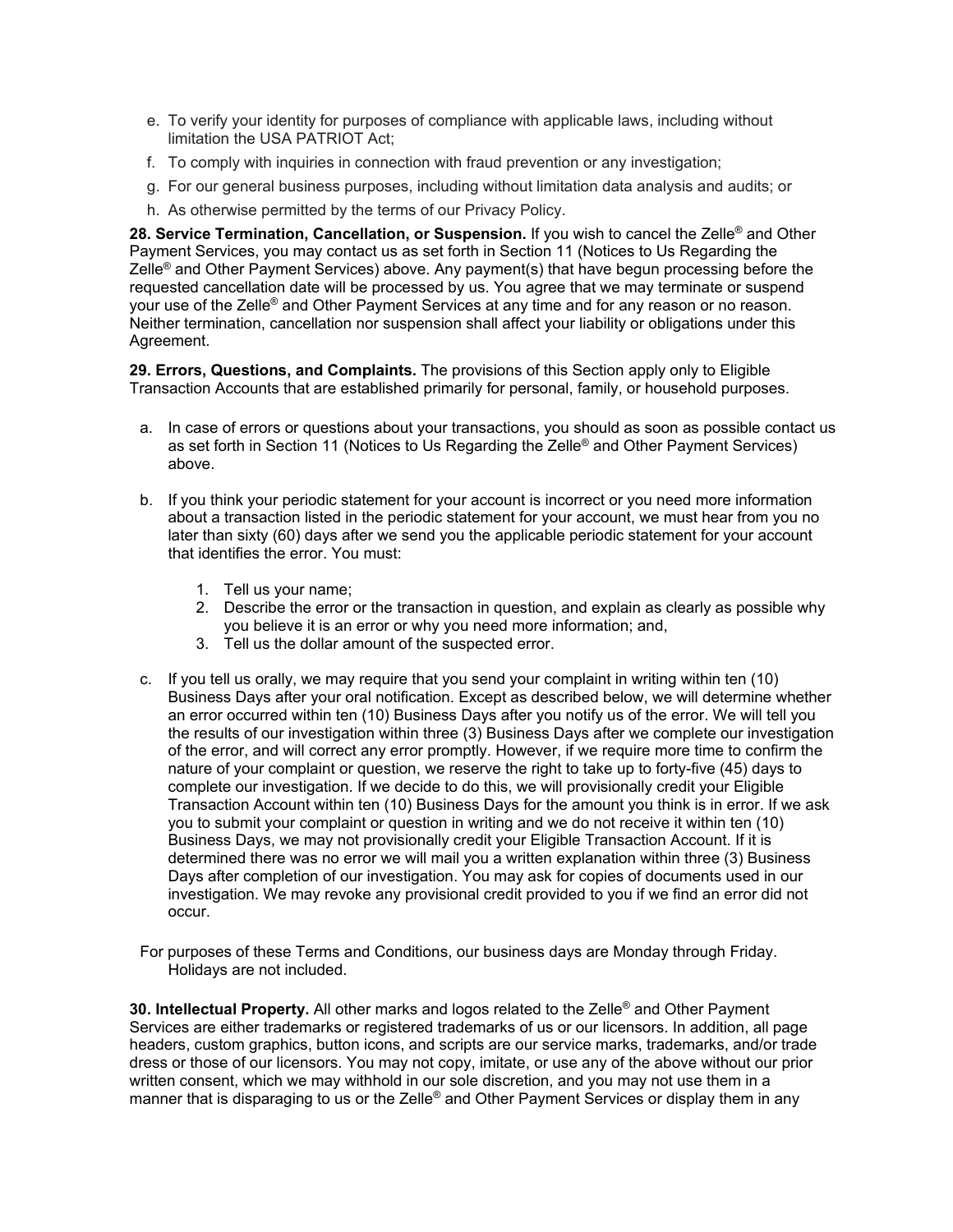manner that implies our sponsorship or endorsement. All rights, title and interest in and to the Zelle® and Other Payment Services, the portion of the Site through which the Zelle<sup>®</sup> and Other Payment Services are offered, the technology related to the Site and Zelle® and Other Payment Services, and any and all technology and any content created or derived from any of the foregoing, is our exclusive property or that of our licensors. Moreover, any suggestions, ideas, notes, drawings, concepts, or other information you may send to us through or regarding the Site or Zelle<sup>®</sup> and Other Payment Services shall be considered an uncompensated contribution of intellectual property to us and our licensors, shall also be deemed our and our licensors' exclusive intellectual property, and shall not be subject to any obligation of confidentiality on our part. By submitting any such materials to us, you automatically grant (or warrant that the owner of such materials has expressly granted) to us and our licensors a perpetual, royalty-free, irrevocable, non-exclusive right and license to use, reproduce, modify, adapt, publish, translate, publicly perform and display, create derivative works from and distribute such materials or incorporate such materials into any form, medium, or technology now known or later developed, and you warrant that all so-called "moral rights" in those materials have been waived, and you warrant that you have the right to make these warranties and transfers of rights.

**31. Password and Security.** If you are issued or create any password or other credentials to access the Zelle® and Other Payment Services or the portion of the Site through which the Zelle® and Other Payment Services are offered, you agree not to give or make available your password or credentials to any unauthorized individuals, and you agree to be responsible for all actions taken by anyone to whom you have provided such credentials. If you believe that your credentials have been lost or stolen or that someone may attempt to use them to access the Site or Service without your consent, you must inform us at once at the telephone number provided in Section 11 (Notices to Us Regarding the Zelle® and Other Payment Services) above. See also Section 23 (Your Liability for Unauthorized Transfers) above regarding how the timeliness of your notice impacts your liability for unauthorized transfers.

**32. Remedies.** If we have reason to believe that you have engaged in any of the prohibited or unauthorized activities described in this Agreement or have otherwise breached your obligations under this Agreement, we may terminate, suspend or limit your access to or use of the Site or the Zelle® and Other Payment Services; notify law enforcement, regulatory authorities, impacted third parties, and others as we deem appropriate; refuse to provide our services to you in the future; and/or take legal action against you. In addition, we, in our sole discretion, reserve the right to terminate this Agreement, access to the Site and/or use of the Zelle® and Other Payment Services for any reason or no reason and at any time. The remedies contained in this Section 32 are cumulative and are in addition to the other rights and remedies available to us under this Agreement, by law or otherwise.

**33. Law and Forum for Disputes.** Unless our account agreement with you states otherwise, this Agreement shall be governed by and construed in accordance with the laws of the State of Texas without giving effect to its conflict of law provisions. To the extent that the terms of this Agreement conflict with applicable state or federal law, such state or federal law shall replace such conflicting terms only to the extent required by law. Unless expressly stated otherwise, all other terms of this Agreement shall remain in full force and effect. Unless our account agreement with you states otherwise, you agree that any claim or dispute you may have against us must be resolved by a court located in Smith County, Texas. You agree to submit to the personal jurisdiction of such courts for the purpose of litigating all claims or disputes. The United Nations Convention on Contracts for the International Sale of Goods shall not apply to this Agreement. BOTH PARTIES AGREE TO WAIVE ANY RIGHT TO HAVE A JURY PARTICIPATE IN THE RESOLUTION OF ANY DISPUTE OR CLAIM BETWEEN THE PARTIES OR ANY OF THEIR RESPECTIVE AFFILIATES ARISING UNDER THIS AGREEMENT.

**34. Wireless Operator Data.** In addition to Section 26 (Information Authorization), you acknowledge that we or Zelle® may use information on file with your wireless operator to further verify your identity and to protect against or prevent actual or potential fraud or unauthorized use of the Zelle® and Other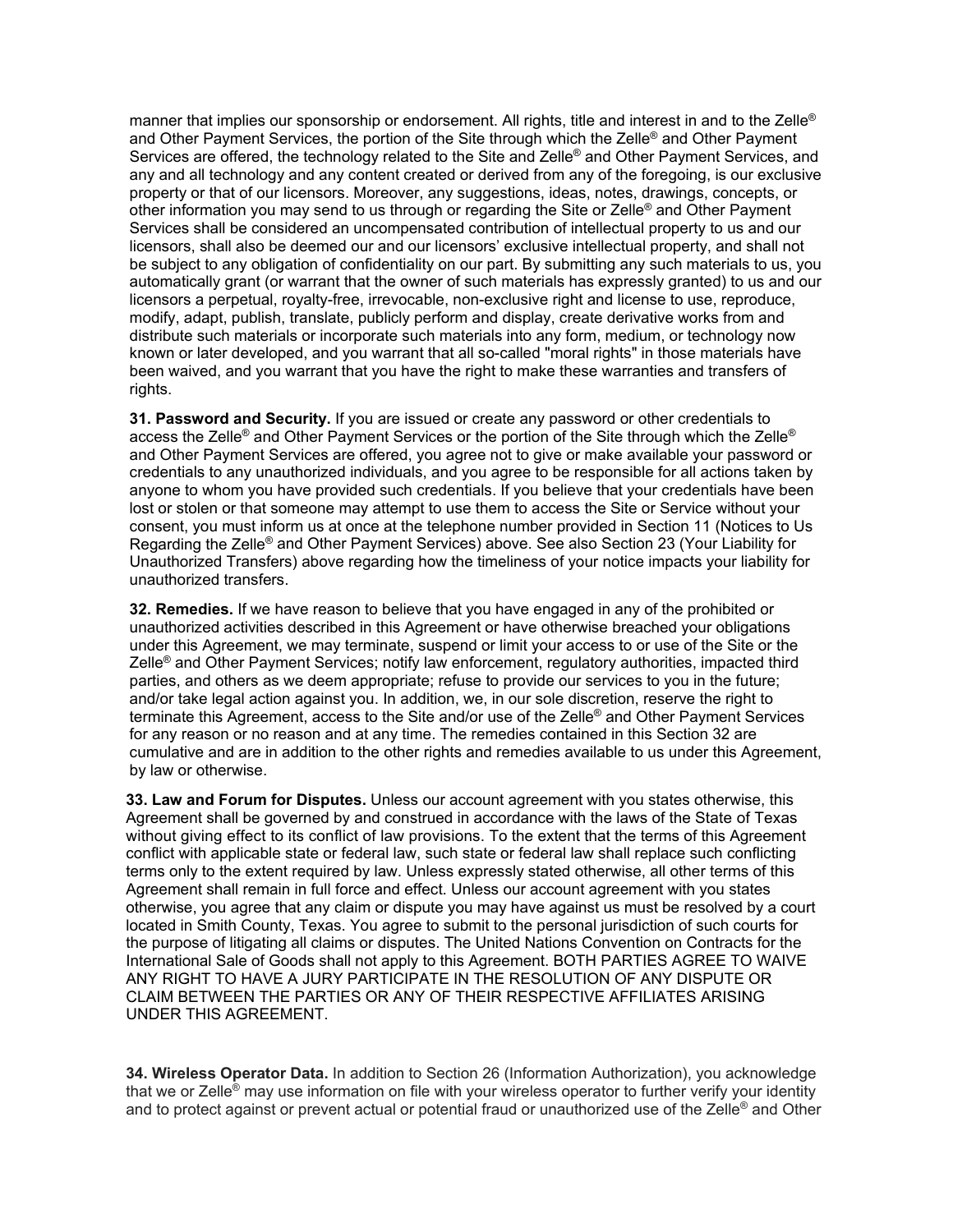Payment Services. By using the Zelle<sup>®</sup> Payment Service, you authorize your wireless operator (AT&T, Sprint, T-Mobile, US Cellular, Verizon, or any other branded wireless operator) to use or disclose your mobile number, name, address, email, network status, customer type, customer role, billing type, mobile device identifiers (IMSI and IMEI) and other subscriber status and device details, if available, to us or our Service Providers solely to allow verification of your identity and to compare information you have provided to us or to Zelle® with your wireless operator account profile information for the duration of our business relationship. See Zelle®'s Privacy Policy at [https://www.Zelle®pay.com/privacy-policy](https://www.zellepay.com/privacy-policy) for how it treats your data. Please review our Privacy Policy in order to better understand our commitment to maintaining your privacy, as well as our use and disclosure of your information.

### **35. Content Standards; Zelle® Tags**

- a. Content Standards: You agree that you will not upload or provide content or otherwise post, transmit, distribute, or disseminate through the Zelle<sup>®</sup> Payment Service any material that: (1) is false, misleading, unlawful, obscene, indecent, lewd, pornographic, defamatory, libelous, threatening, harassing, hateful, abusive, or inflammatory; (2) encourages conduct that would be considered a criminal offense or gives rise to civil liability; (3) breaches or infringes any duty toward or rights of any person or entity, including rights of publicity, privacy or intellectual property; (4) contains corrupted data or any other harmful, disruptive, or destructive files; (5) advertises products or services competitive with Zelle®, as determined by Zelle® in its sole discretion; or (6) in Zelle®'s or our sole judgment, is objectionable, restricts or inhibits any person or entity from using or enjoying any portion of the Zelle® Payment Service, or which may expose us, Zelle® or our respective affiliates or customers to harm or liability of any nature.
- b. Although neither we nor Zelle® have any obligation to monitor any content, both we and Zelle® have absolute discretion to remove content at any time and for any reason without notice. We and Zelle® may also monitor such content to detect and prevent fraudulent activity or violations of the terms and conditions. You understand that by using the Zelle® Payment Service, you may be exposed to content that is offensive, indecent, or objectionable. We and Zelle® are not responsible for, and assume no liability, for any content, including any loss or damage to any of your content. We and Zelle® make no representation or warranty that content uploaded to a User profile accurately identifies a particular User of the Zelle® Payment Service.
- c. The Zelle® Payment Service may include functionality for you to add a unique alpha-numeric identifier to your registered User profile to be used in lieu of your phone number or email address when sending or receiving money, which will be your "Zelle® tag." You will be limited to one Zelle® tag per bank account, and each Zelle<sup>®</sup> tag must have one U.S. mobile phone number or email address associated with it. Your Zelle® tag must meet the Content Standards. You may not select a Zelle<sup>®</sup> tag that misleads or deceives other Users of the Zelle<sup>®</sup> Payment Service as to your identity, or otherwise. Although neither we nor Zelle® have any obligation to monitor User Zelle® tags, both we and Zelle® have absolute discretion to remove a User Zelle® tag at any time and for any reason without notice. We and Zelle® may require you to change your Zelle® tag in our sole discretion, and we may elect to make a Zelle® tag unavailable to you, without any liability to you. We and Zelle<sup>®</sup> may also monitor User Zelle<sup>®</sup> tags to detect and prevent fraudulent activity or violations of the terms and conditions. You understand that by using the Zelle® Payment Service, you may be exposed to a Zelle® tag that is offensive, indecent, or objectionable. We and Zelle® are not responsible for, and assume no liability, for any User Zelle® tags, including any loss or damage caused thereby. We and Zelle<sup>®</sup> make no representation or warranty that a User Zelle<sup>®</sup> tag accurately identifies a particular User of the Zelle® Payment Service. We respect the intellectual property of others and require that users of the Zelle® Payment Service comply with relevant intellectual property laws, including copyright and trademark laws. We may, in appropriate circumstances and at our discretion, limit or terminate the use of our products or services for users who use or publish content on the Zelle<sup>®</sup> Payment Service that is subject to intellectual property rights claims.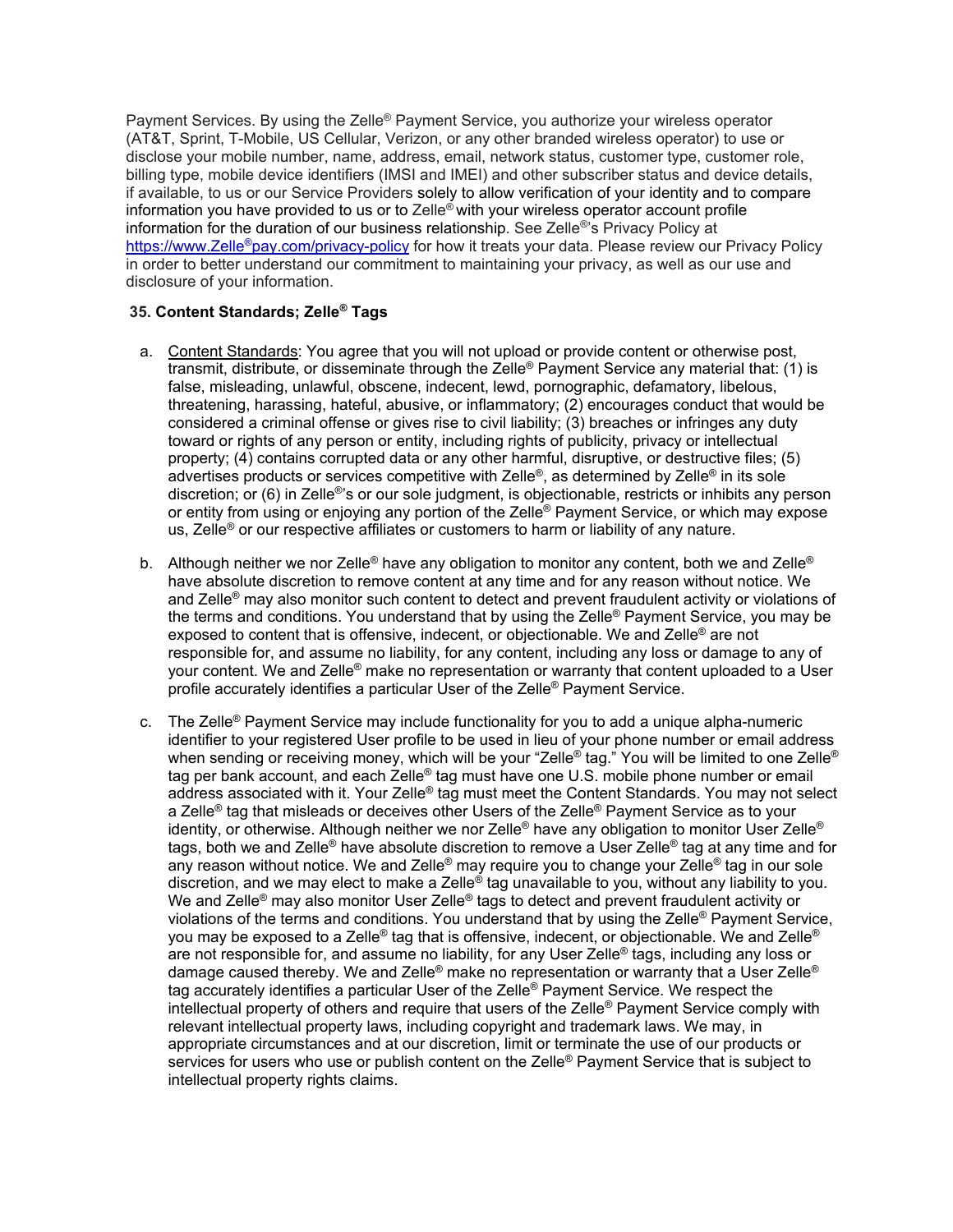**36. Liability.** Subject to our obligations under applicable laws and regulations, neither we nor Zelle® shall have liability to you for any transfers of money, including without limitation, (i) any failure, through no fault of us or Zelle® to complete a transaction in the correct amount, or (ii) any related losses or damages. Neither we nor Zelle<sup>®</sup> shall be liable for any typos or keystroke errors that you may make when using the Zelle® Payment Service.

**37. Release.** You release us and our Affiliates and Service Providers and the employees and contractors of each of these, from any and all claims, demands and damages (actual and consequential) of every kind and nature arising out of or in any way connected with any dispute that may arise between you or one or more other users of the Site or the Zelle® and Other Payments Services. In addition, if applicable to you, you waive California Civil Code §1542, which states that a general release does not extend to claims which the creditor does not know or suspect to exist in his favor at the time of executing the release, which if not known by him must have materially affected his settlement with the debtor.

**38. No Waiver.** We shall not be deemed to have waived any rights or remedies hereunder unless such waiver is in writing and signed by one of our authorized representatives. No delay or omission on our part in exercising any rights or remedies shall operate as a waiver of such rights or remedies or any other rights or remedies. A waiver on any one occasion shall not be construed as a bar or waiver of any rights or remedies on future occasions.

**39. Disclaimer of Warranties.** THE SITE AND ZELLE® AND OTHER PAYMENT SERVICES AND RELATED DOCUMENTATION ARE PROVIDED "AS IS" WITHOUT WARRANTY OF ANY KIND, EITHER EXPRESSED OR IMPLIED, INCLUDING, BUT NOT LIMITED TO, THE IMPLIED WARRANTIES OF TITLE, MERCHANTABILITY, FITNESS FOR A PARTICULAR PURPOSE, AND NON-INFRINGEMENT. IN PARTICULAR, WE DO NOT GUARANTEE CONTINUOUS, UNINTERRUPTED OR SECURE ACCESS TO ANY PART OF OUR ZELLE® AND OTHER PAYMENT SERVICES, AND OPERATION OF OUR SITE MAY BE INTERFERED WITH BY NUMEROUS FACTORS OUTSIDE OF OUR CONTROL. SOME STATES DO NOT ALLOW THE DISCLAIMER OF CERTAIN IMPLIED WARRANTIES, SO THE FOREGOING DISCLAIMERS MAY NOT APPLY TO YOU. THIS PARAGRAPH GIVES YOU SPECIFIC LEGAL RIGHTS AND YOU MAY ALSO HAVE OTHER LEGAL RIGHTS THAT VARY FROM STATE TO STATE.

EXCEPT AS OTHERWISE PROVIDED HEREIN, AND SUBJECT TO APPLICABLE LAW, ZELLE® MAKES NO EXPRESS OR IMPLIED WARRANTIES, REPRESENTATIONS OR ENDORSEMENTS WHATSOEVER WITH RESPECT TO THE ZELLE® PAYMENT SERVICE. ZELLE® EXPRESSLY DISCLAIMS ALL WARRANTIES OF ANY KIND, EXPRESS, IMPLIED, STATUTORY OR OTHERWISE, INCLUDING, BUT NOT LIMITED TO, IMPLIED WARRANTIES OF MERCHANTABILITY, FITNESS FOR A PARTICULAR PURPOSE, TITLE AND NON-INFRINGEMENT, WITH REGARD TO THE ZELLE® PAYMENT SERVICE. ZELLE® DOES NOT WARRANT THAT THE ZELLE® PAYMENT SERVICE WILL BE UNINTERRUPTED, TIMELY, SECURE OR ERROR-FREE, OR THAT DEFECTS WILL BE CORRECTED. THE ZELLE® PAYMENT SERVICES ARE PROVIDED ON AN "AS IS" AND "AS AVAILABLE" BASIS.

**40. Limitation of Liability**. THE FOREGOING SHALL CONSTITUTE YOUR EXCLUSIVE REMEDIES AND THE ENTIRE LIABILITY OF US AND OUR AFFILIATES AND SERVICE PROVIDERS AND THE EMPLOYEES AND CONTRACTORS OF EACH OF THESE, FOR THE ZELLE® AND OTHER PAYMENT SERVICES AND THE PORTION OF THE SITE THROUGH WHICH THE ZELLE® AND OTHER PAYMENT SERVICES ARE OFFERED. YOU ACKNOWLEDGE AND AGREE THAT FROM TIME TO TIME, THE ZELLE® AND OTHER PAYMENT SERVICES MAY BE DELAYED, INTERRUPTED OR DISRUPTED PERIODICALLY FOR AN INDETERMINATE AMOUNT OF TIME DUE TO CIRCUMSTANCES BEYOND OUR REASONABLE CONTROL, INCLUDING BUT NOT LIMITED TO ANY INTERRUPTION, DISRUPTION OR FAILURE IN THE PROVISION OF THE ZELLE® AND OTHER PAYMENT SERVICES, WHETHER CAUSED BY STRIKES, POWER FAILURES, EQUIPMENT MALFUNCTIONS INTERNET DISRUPTION OR OTHER REASONS. IN NO EVENT SHALL WE OR OUR AFFILIATES OR SERVICE PROVIDERS OR THE EMPLOYEES OR CONTRACTORS OF ANY OF THESE, BE LIABLE FOR ANY CLAIM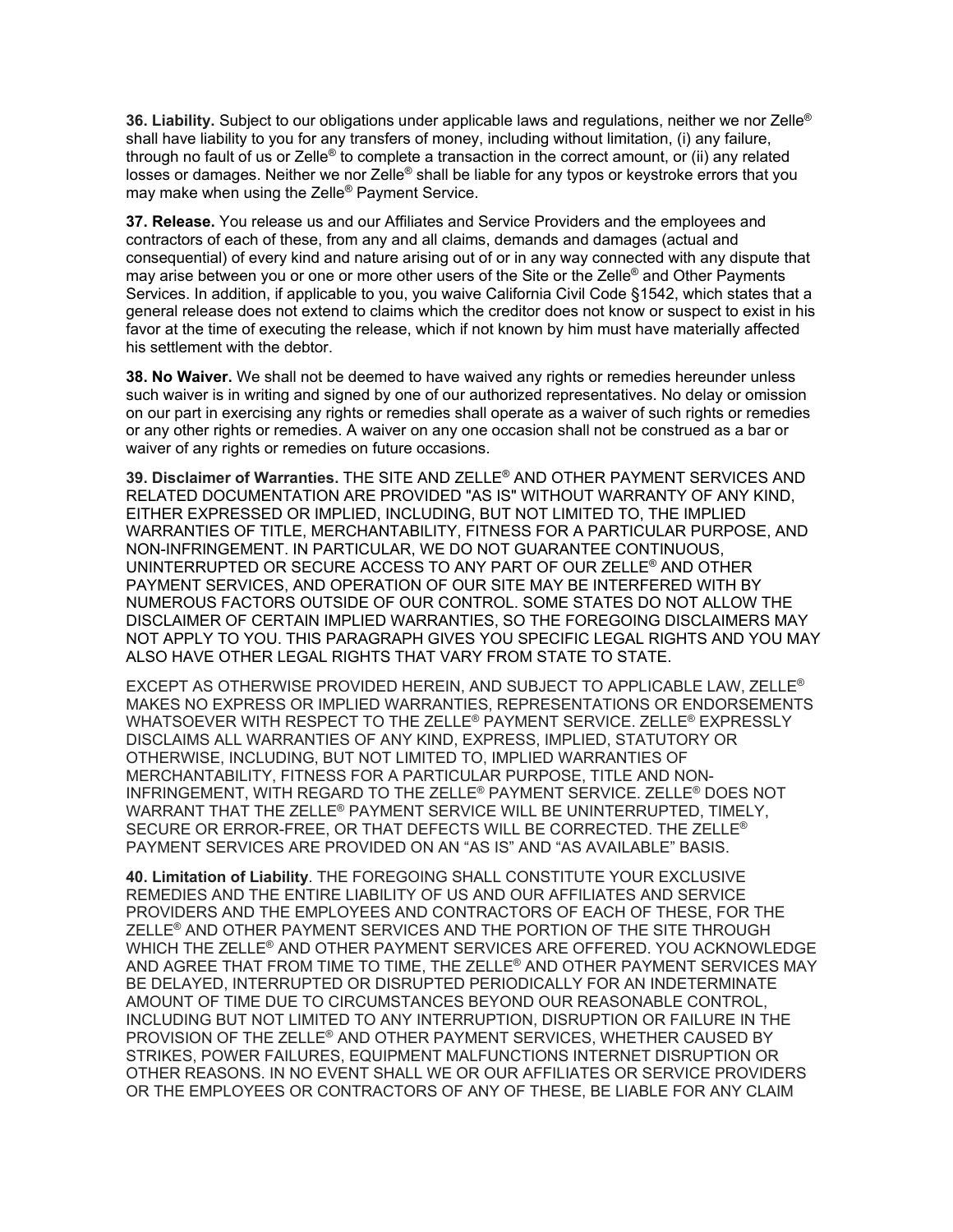ARISING FROM OR RELATED TO THE ZELLE® AND OTHER PAYMENT SERVICES CAUSED BY OR ARISING OUT OF ANY SUCH DELAY, INTERRUPTION, DISRUPTION OR SIMILAR FAILURE.

EXCEPT AS OTHERWISE PROVIDED HEREIN AND SUBJECT TO APPLICABLE LAW, IN NO EVENT WILL WE, ZELLE®, OR OUR RESPECTIVE OWNERS, DIRECTORS, OFFICERS, AGENTS OR NETWORK FINANCIAL INSTITUTIONS BE LIABLE FOR ANY DAMAGES WHATSOEVER, INCLUDING, BUT NOT LIMITED TO ANY DIRECT, INCIDENTAL, CONSEQUENTIAL, SPECIAL, EXEMPLARY OR OTHER INDIRECT DAMAGES ARISING OUT OF (I) ANY TRANSACTION CONDUCTED THROUGH OR FACILITATED BY THE ZELLE® PAYMENT SERVICE; (II) ANY CLAIM ATTRIBUTABLE TO ERRORS, OMISSIONS, OR OTHER INACCURACIES IN THE ZELLE® PAYMENT SERVICES DESCRIBED OR PROVIDED; (III) UNAUTHORIZED ACCESS TO OR ALTERATION OF YOUR TRANSMISSIONS OR DATA; OR (IV) ANY OTHER MATTER RELATING TO THE ZELLE® PAYMENT SERVICES DESCRIBED OR PROVIDED, EVEN IF WE OR ZELLE® HAVE BEEN ADVISED OF THE POSSIBILITY OF SUCH DAMAGES. IF YOU ARE DISSATISFIED WITH THE ZELLE® PAYMENT SERVICE OR WITH THE TERMS OF THIS AGREEMENT, YOUR SOLE AND EXCLUSIVE REMEDY IS TO DISCONTINUE USING THE ZELLE® PAYMENT SERVICES.

IN THOSE STATES WHERE THE EXCLUSION OR LIMITATION OF LIABILITY FOR CONSEQUENTIAL OR INCIDENTAL DAMAGES MAY NOT APPLY, ANY LIABILITY OF OURS, ZELLE®, OR OUR RESPECTIVE OWNERS, DIRECTORS, OFFICERS AND AGENTS OR THE NETWORK FINANCIAL INSTITUTIONS LIABILITY IN THOSE STATES IS LIMITED AND WARRANTIES ARE EXCLUDED TO THE GREATEST EXTENT PERMITTED BY LAW, BUT SHALL, IN NO EVENT, EXCEED ONE HUNDRED DOLLARS (\$100.00).

**41. Indemnification.** You agree to defend, indemnify and hold harmless us and our Affiliates and Service Providers and their Affiliates and the employees and contractors of each of these, from any loss, damage, claim or demand (including attorney's fees) made or incurred by any third party due to or arising out of your breach of this Agreement and/or your use of the Site or the applicable Service.

You acknowledge and agree that you are personally responsible for your conduct while using the Zelle® Payment Service and except as otherwise provided in this Agreement, you agree to indemnify, defend and hold harmless Zelle®, its owners, directors, officers, agents and Network Financial Institutions from and against all claims, losses, expenses, damages and costs (including, but not limited to, direct, incidental, consequential, exemplary and indirect damages), and reasonable attorney's fees, resulting from or arising out of your use, misuse, errors or inability to use the Zelle® Payment Service, or any violation by you of the terms of this Agreement.

**42. Use of Our Online Banking Site and/or Mobile App.** You agree to access the Site in compliance with our terms and conditions that we make available elsewhere on the Site, which are incorporated into and made part of this Agreement by this reference.

**43. Complete Agreement, Severability, Captions, and Survival.** You agree that this Agreement is the complete and exclusive statement of the agreement between us, sets forth the entire understanding between us and you with respect to the Zelle<sup>®</sup> and Other Payment Services and the portion of the Site through which the Zelle<sup>®</sup> and Other Payment Services are offered and supersedes any proposal or prior agreement, oral or written, and any other communications between us. If any provision of this Agreement is held to be invalid or unenforceable, such provision shall be struck and the remaining provisions shall be enforced. The captions of Sections in this Agreement are for convenience only and shall not control or affect the meaning or construction of any of the provisions of this Agreement. Sections 7, 10-12, 19, 24, 25, 30, 32-34 and 37-44, as well as any other terms which by their nature should survive, will survive the termination of this Agreement. If there is a conflict between the terms of this Agreement and something stated by an employee or contractor of ours (including but not limited to its member care personnel), the terms of the Agreement will prevail.

## **44. Definitions.**